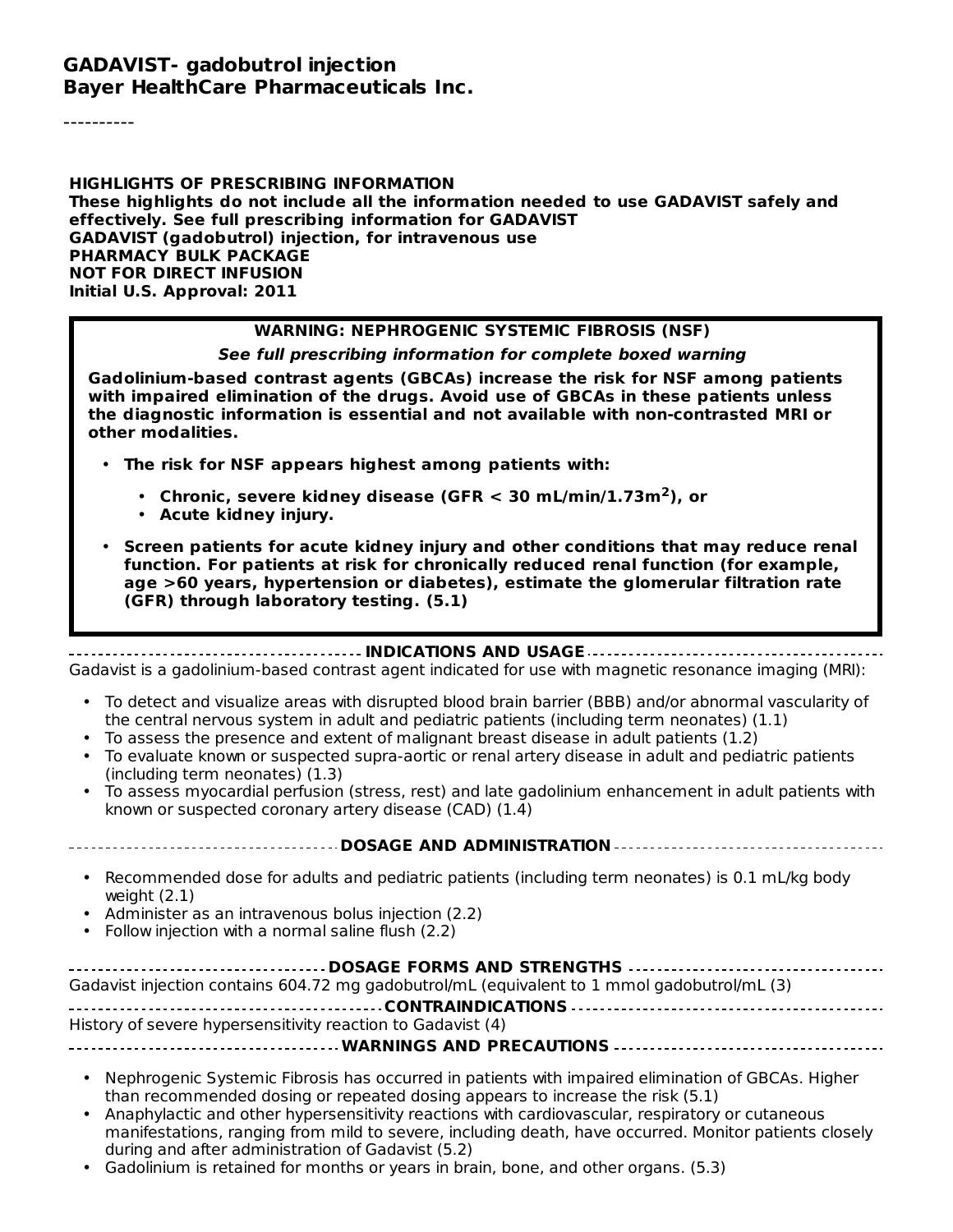#### **ADVERSE REACTIONS**

• Most common adverse reactions (incidence  $\geq$  0.5%) are headache, nausea, and dizziness (6.1)

| To report SUSPECTED ADVERSE REACTIONS, contact Bayer HealthCare Pharmaceuticals Inc.<br>at 1-888-842-2937 or FDA at 1-800-FDA-1088 or www.fda.gov/medwatch |
|------------------------------------------------------------------------------------------------------------------------------------------------------------|
|                                                                                                                                                            |
| Pregnancy: Use only if imaging is essential during pregnancy and cannot be delayed. $(8.1)$                                                                |
| See 17 for PATIENT COUNSELING INFORMATION and Medication Guide.                                                                                            |
| Barriagale Albonn                                                                                                                                          |

**Revised: 4/2022**

#### **FULL PRESCRIBING INFORMATION: CONTENTS\* WARNING: NEPHROGENIC SYSTEMIC FIBROSIS (NSF) 1 INDICATIONS AND USAGE**

1.1 Magnetic Resonance Imaging (MRI) of the Central Nervous System (CNS)

- 1.2 MRI of the Breast
- 1.3 Magnetic Resonance Angiography (MRA)
- 1.4 Cardiac MRI

#### **2 DOSAGE AND ADMINISTRATION**

- 2.1 Recommended Dose
- 2.2 Administration Guidelines
- 2.3 Drug Handling

### **3 DOSAGE FORMS AND STRENGTHS**

#### **4 CONTRAINDICATIONS**

### **5 WARNINGS AND PRECAUTIONS**

- 5.1 Nephrogenic Systemic Fibrosis
- 5.2 Hypersensitivity Reactions
- 5.3 Gadlinium Retention
- 5.4 Acute Kidney Injury
- 5.5 Extravasation and Injection Site Reactions
- 5.6 Overestimation of Extent of Malignant Disease in MRI of the Breast
- 5.7 Low Sensitivity for Significant Arterial Stenosis

### **6 ADVERSE REACTIONS**

- 6.1 Clinical Trials Experience
- 6.2 Postmarketing Experience

### **8 USE IN SPECIFIC POPULATIONS**

- 8.1 Pregnancy
- 8.2 Lactation
- 8.4 Pediatric Use
- 8.5 Geriatric Use
- 8.6 Renal Impairment

### **10 OVERDOSAGE**

#### **11 DESCRIPTION**

### **12 CLINICAL PHARMACOLOGY**

- 12.1 Mechanism of Action
- 12.2 Pharmacodynamics
- 12.3 Pharmacokinetics

### **13 NONCLINICAL TOXICOLOGY**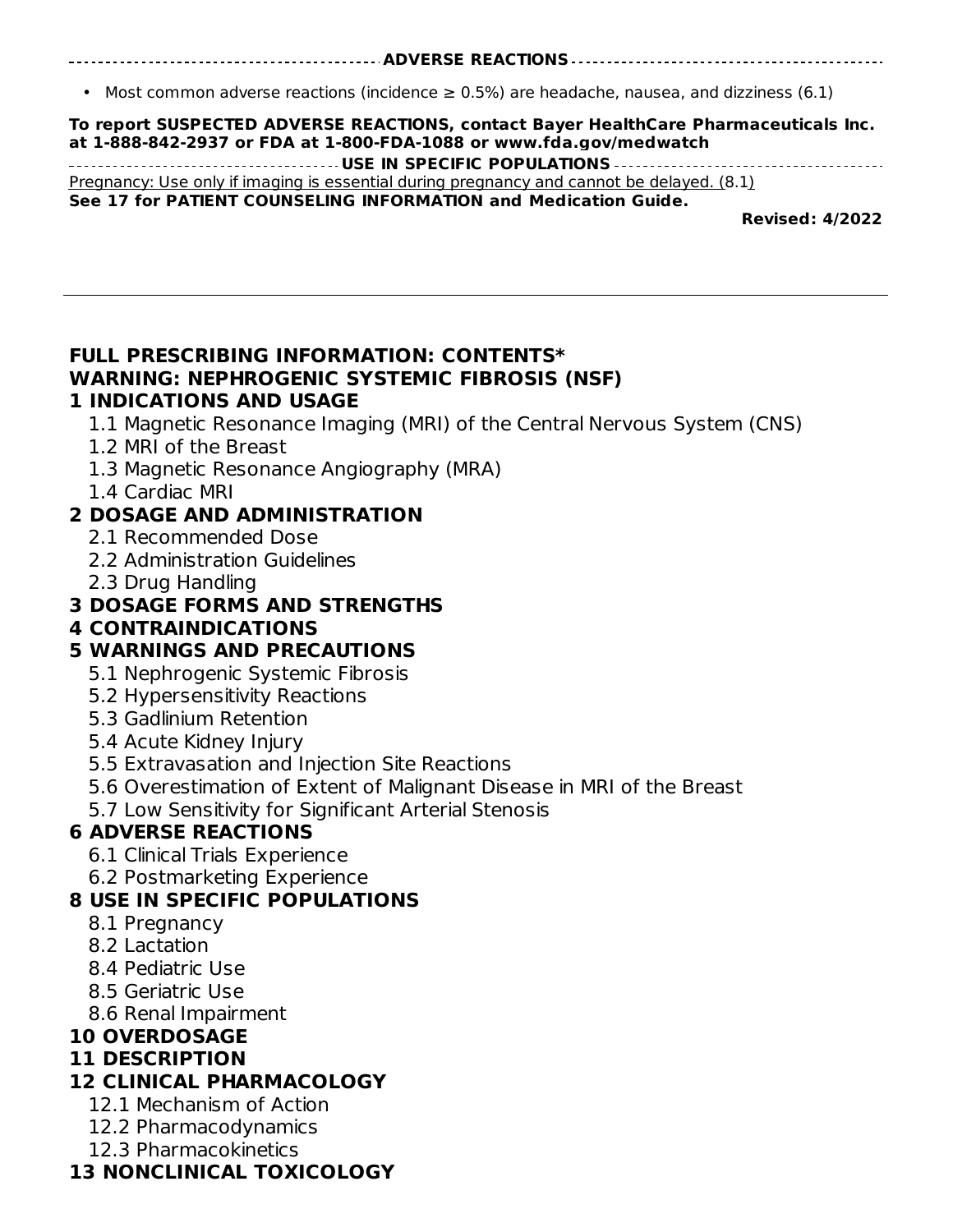- 13.1 Carcinogenesis, Mutagenesis, Impairment of Fertility
- 13.2 Animal Toxicology and/or Pharmacology

## **14 CLINICAL STUDIES**

- 14.1 MRI of the CNS
- 14.2 MRI of the Breast
- 14.3 MRA
- 14.4 Cardiac MRI

## **16 HOW SUPPLIED/STORAGE AND HANDLING**

- 16.1 How Supplied
- 16.2 Storage and Handling

#### **17 PATIENT COUNSELING INFORMATION**

\* Sections or subsections omitted from the full prescribing information are not listed.

## **FULL PRESCRIBING INFORMATION**

## **WARNING: NEPHROGENIC SYSTEMIC FIBROSIS (NSF)**

Gadolinium-based contrast agents (GBCAs) increase the risk for NSF among patients with impaired elimination of the drugs. Avoid use of GBCAs in these patients unless the diagnostic information is essential and not available with noncontrasted MRI or other modalities. NSF may result in fatal or debilitating fibrosis affecting the skin, muscle and internal organs.

- The risk for NSF appears highest among patients with:
	- Chronic, severe kidney disease (GFR  $<$  30 mL/min/1.73m<sup>2</sup>), or
	- Acute kidney injury.
- Screen patients for acute kidney injury and other conditions that may reduce renal function. For patients at risk for chronically reduced renal function (for example, age > 60 years, hypertension or diabetes), estimate the glomerular filtration rate (GFR) through laboratory testing.
- For patients at highest risk for NSF, do not exceed the recommended Gadavist dose and allow a sufficient period of time for elimination of the drug from the body prior to any re-administration [see Warnings and Precautions  $(5.1)$ .

# **1 INDICATIONS AND USAGE**

## **1.1 Magnetic Resonance Imaging (MRI) of the Central Nervous System (CNS)**

Gadavist is indicated for use with magnetic resonance imaging (MRI) in adult and pediatric patients, including term neonates, to detect and visualize areas with disrupted blood brain barrier and/or abnormal vascularity of the central nervous system.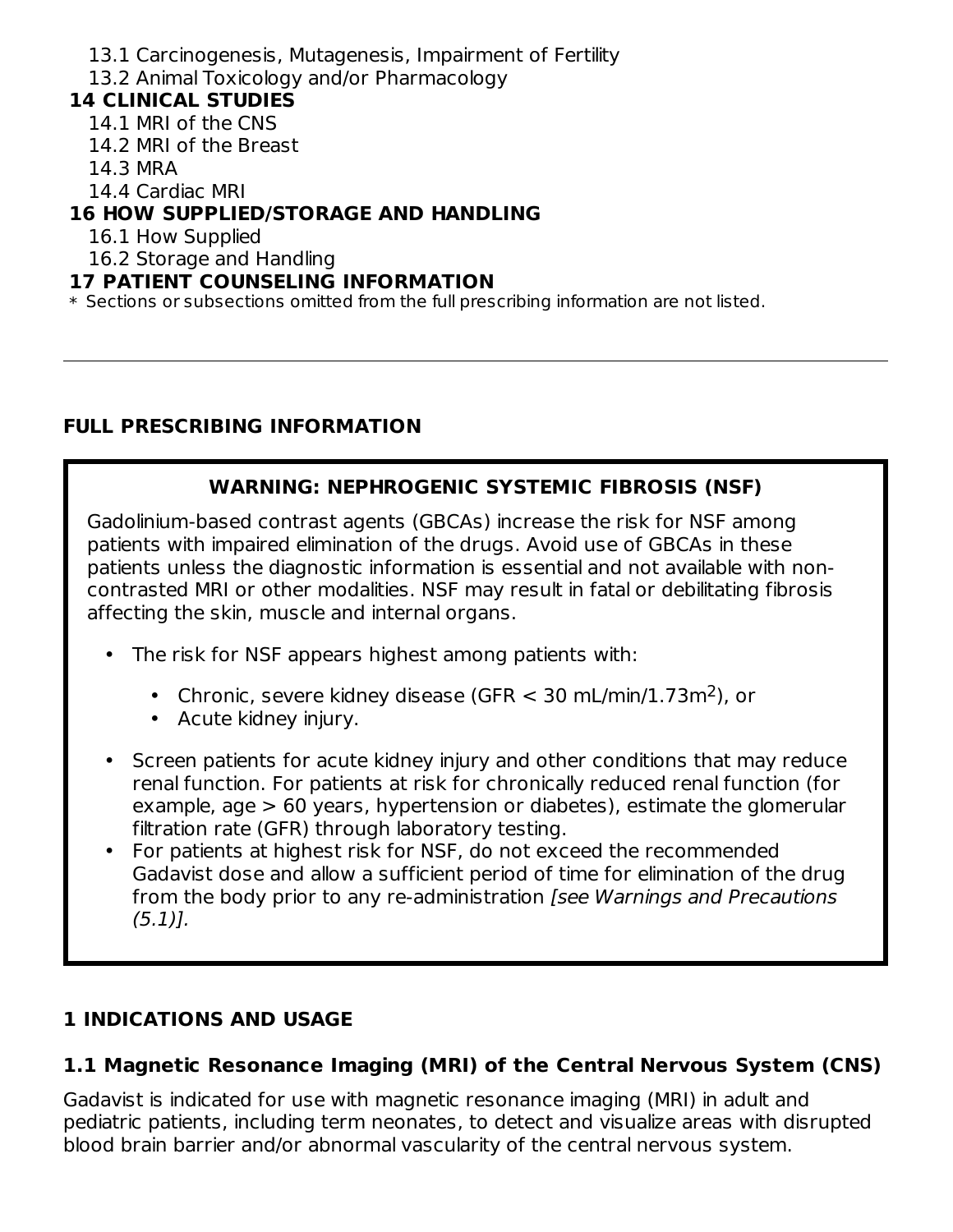#### **1.2 MRI of the Breast**

Gadavist is indicated for use with MRI in adult patients to assess the presence and extent of malignant breast disease.

#### **1.3 Magnetic Resonance Angiography (MRA)**

Gadavist is indicated for use in magnetic resonance angiography (MRA) in adult and pediatric patients (including term neonates) to evaluate known or suspected supraaortic or renal artery disease.

#### **1.4 Cardiac MRI**

Gadavist is indicated for use in cardiac MRI (CMRI) to assess myocardial perfusion (stress, rest) and late gadolinium enhancement in adult patients with known or suspected coronary artery disease (CAD).

### **2 DOSAGE AND ADMINISTRATION**

#### **2.1 Recommended Dose**

The recommended dose of Gadavist for adult and pediatric patients (including term neonates) is 0.1 mL/kg body weight (0.1 mmol/kg). Refer to Table 1 to determine the volume to be administered.

| <b>Body Weight (kg)</b>                                                    | Volume to be Administered (mL) |  |
|----------------------------------------------------------------------------|--------------------------------|--|
| 2.5                                                                        | 0.25                           |  |
| 5                                                                          | 0.5                            |  |
| 10                                                                         | 1                              |  |
| 15                                                                         | 1.5                            |  |
| 20                                                                         | $\overline{2}$                 |  |
| 25                                                                         | 2.5                            |  |
| 30                                                                         | 3                              |  |
| 35                                                                         | 3.5                            |  |
| 40                                                                         | 4                              |  |
| 45                                                                         | 4.5                            |  |
| 50                                                                         | 5                              |  |
| 60                                                                         | 6                              |  |
| 70                                                                         | $\overline{7}$                 |  |
| 80                                                                         | 8                              |  |
| 90                                                                         | 9                              |  |
| 100                                                                        | 10                             |  |
| 110                                                                        | 11                             |  |
| 120                                                                        | 12                             |  |
| 130                                                                        | 13                             |  |
| 140                                                                        | 14                             |  |
| $*$ For Cardiac MRI, the dose is divided into 2 separate, equal injections |                                |  |

**Table 1: Volume of Gadavist Injection by Body Weight\***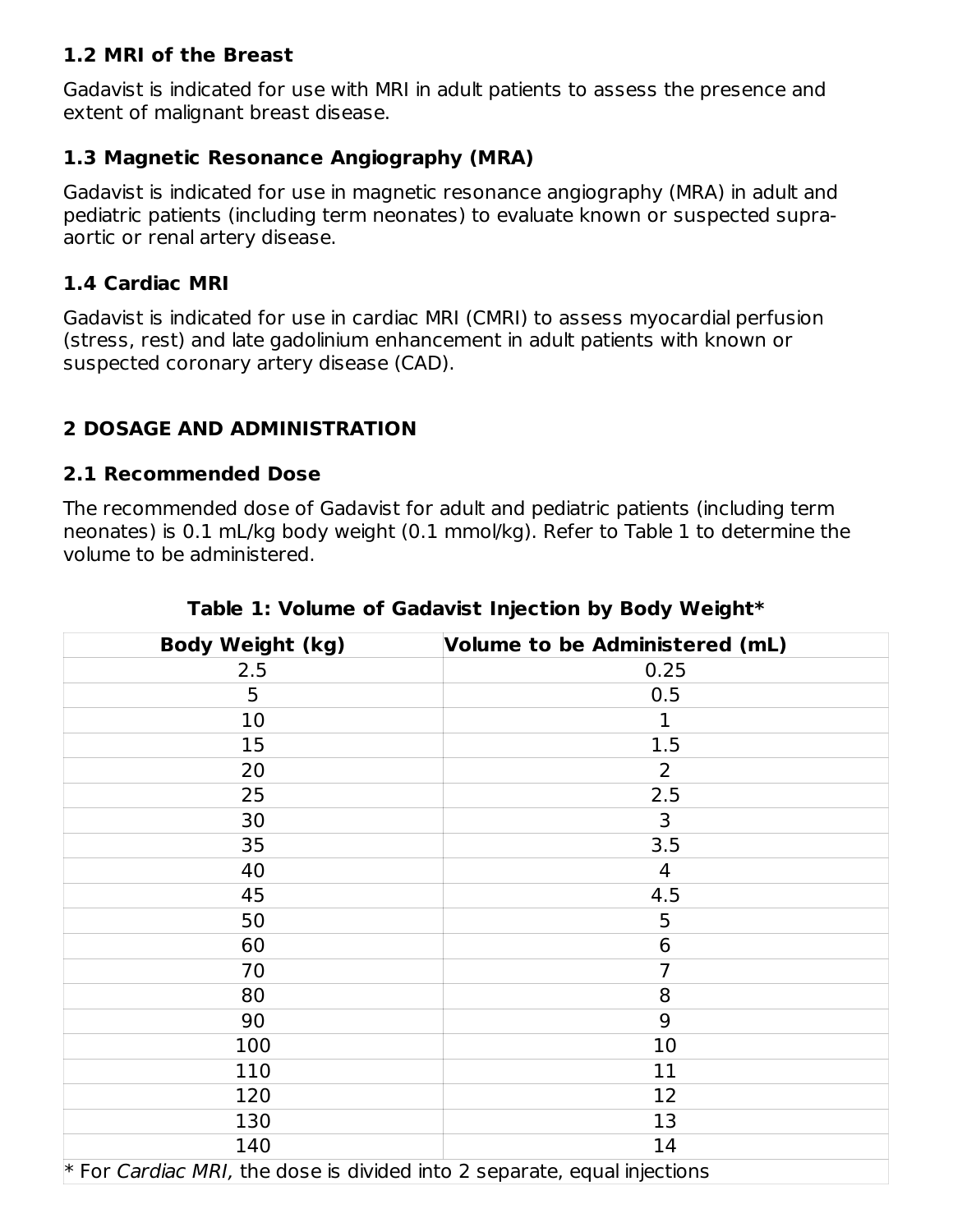### **2.2 Administration Guidelines**

- Gadavist is formulated at a higher concentration (1 mmol/mL) compared to certain other gadolinium based contrast agents, resulting in a lower volume of administration. Use Table 1 to determine the volume to be administered.
- Use sterile technique when preparing and administering Gadavist.

### **MRI of the Central Nervous System**

- Administer Gadavist as an intravenous injection, manually or by power injector, at a flow rate of approximately 2 mL/second.
- Follow Gadavist injection with a normal saline flush to ensure complete administration of the contrast.
- Post contrast MRI can commence immediately following contrast administration.

### **MRI of the Breast**

- Administer Gadavist as an intravenous bolus by power injector, followed by a normal saline flush to ensure complete administration of the contrast.
- Start image acquisition following contrast administration and then repeat sequentially to determine peak intensity and wash-out.

### **MR Angiography**

Image acquisition should coincide with peak arterial concentration, which varies among patients.

### **Adults**

• Administer Gadavist by power injector, at a flow rate of approximately 1.5 mL/second, followed by a 30 mL normal saline flush at the same rate to ensure complete administration of the contrast.

### **Pediatric patients**

• Administer Gadavist by power injector or manually, followed by a normal saline flush to ensure complete administration of the contrast.

## **Cardiac MRI**

- Administer Gadavist through a separate intravenous line in the contralateral arm if concomitantly providing a continuous infusion of a pharmacologic stress agent.
- Administer Gadavist as two (2) separate bolus injections: 0.05 mL/kg (0.05 mmol/kg) body weight at peak pharmacologic stress followed by 0.05 mL/kg (0.05 mmol/kg) body weight at rest.
- Administer Gadavist via a power injector at a flow rate of approximately 4 mL/second and follow each injection with a normal saline flush of 20 mL at the same flow rate.

## **2.3 Drug Handling**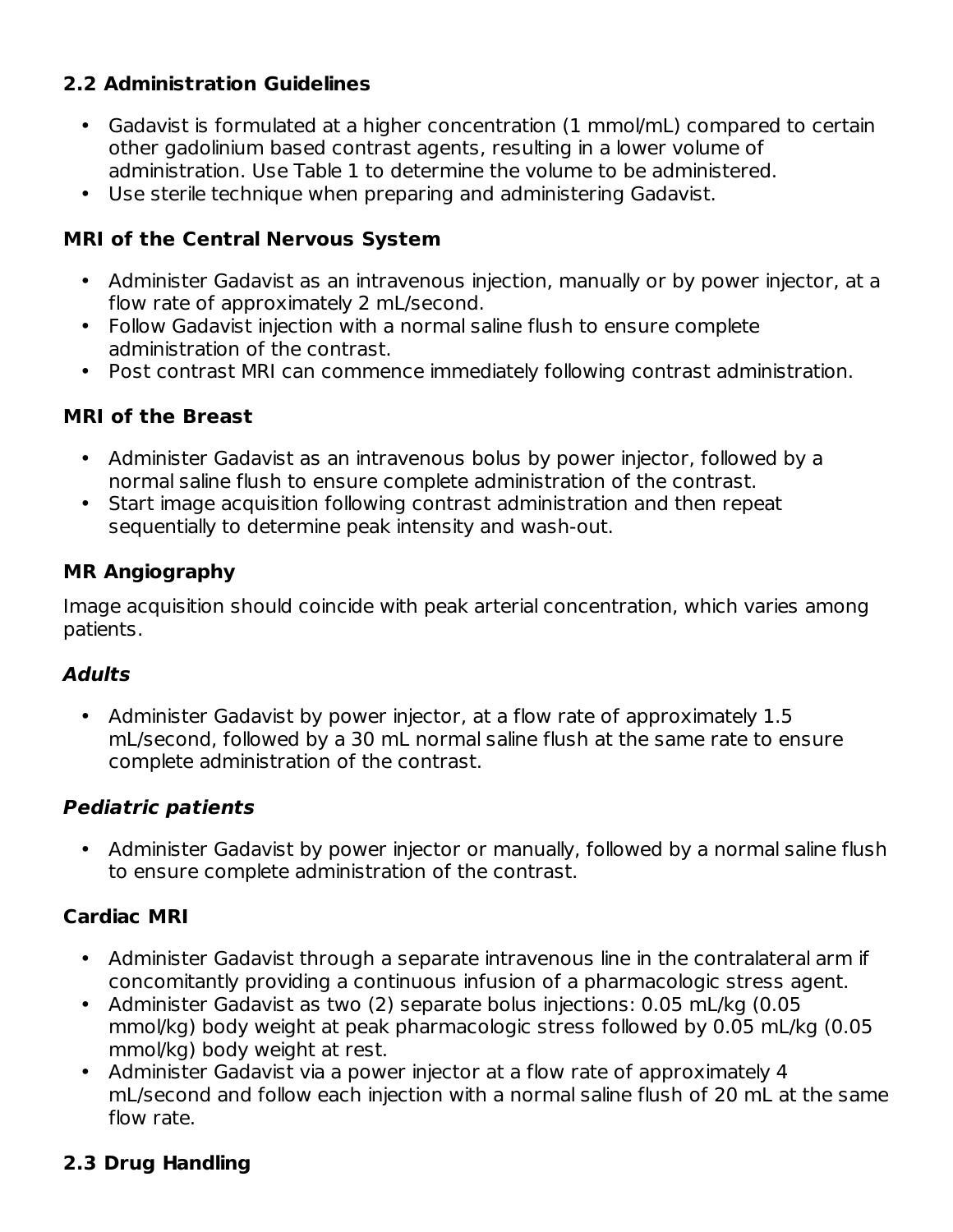- Visually inspect Gadavist for particulate matter and discoloration prior to administration. Do not use the solution if it is discolored, if particulate matter is present or if the container appears damaged.
- Do not mix Gadavist with other medications and do not administer Gadavist in the same intravenous line simultaneously with other medications because of the potential for chemical incompatibility.
- Instructions of the device manufacturer must be followed.

### **Pharmacy Bulk Package Preparation**

- Pharmacy Bulk Packages are not for use in direct intravenous infusions.
- After the Pharmacy Bulk Package has been opened, Gadavist remains stable for 24 hours at 20–25°C (68–77°F).
- The Pharmacy Bulk Package contains many single doses and is used with an appropriate transfer device for filling empty sterile syringes.
- The transfer of Gadavist from the Pharmacy Bulk Package must be performed in an aseptic work area, such as a laminar flow hood, using aseptic technique.
- Once the Pharmacy Bulk Package is punctured, it should not be removed from the aseptic work area during the entire 24 hour period of use.
- IV tubing and syringes used to administer Gadavist must be discarded at the conclusion of the radiological examination.

The contents of the Pharmacy Bulk Package after initial puncture should be used within 24 hours. Discard any unused portion in accordance with regulations dealing with the disposal of such materials.

## **3 DOSAGE FORMS AND STRENGTHS**

Gadavist is a sterile, clear, and colorless to pale yellow solution for injection containing 604.72 mg gadobutrol per mL (equivalent to 1 mmol gadobutrol/ mL).

# **4 CONTRAINDICATIONS**

Gadavist is contraindicated in patients with history of severe hypersensitivity reactions to Gadavist.

## **5 WARNINGS AND PRECAUTIONS**

## **5.1 Nephrogenic Systemic Fibrosis**

Gadolinium-based contrast agents (GBCAs) increase the risk for nephrogenic systemic fibrosis (NSF) among patients with impaired elimination of the drugs. Avoid use of GBCAs among these patients unless the diagnostic information is essential and not available with non-contrast MRI or other modalities. The GBCA-associated NSF risk appears highest for patients with chronic, severe kidney disease (GFR < 30  $mL/min/1.73m<sup>2</sup>$ ) as well as patients with acute kidney injury. The risk appears lower for patients with chronic, moderate kidney disease (GFR 30 to 59 mL/min/1.73m<sup>2</sup>) and little, if any, for patients with chronic, mild kidney disease (GFR 60 to 89 mL/min/1.73m<sup>2</sup>). NSF may result in fatal or debilitating fibrosis affecting the skin, muscle and internal organs.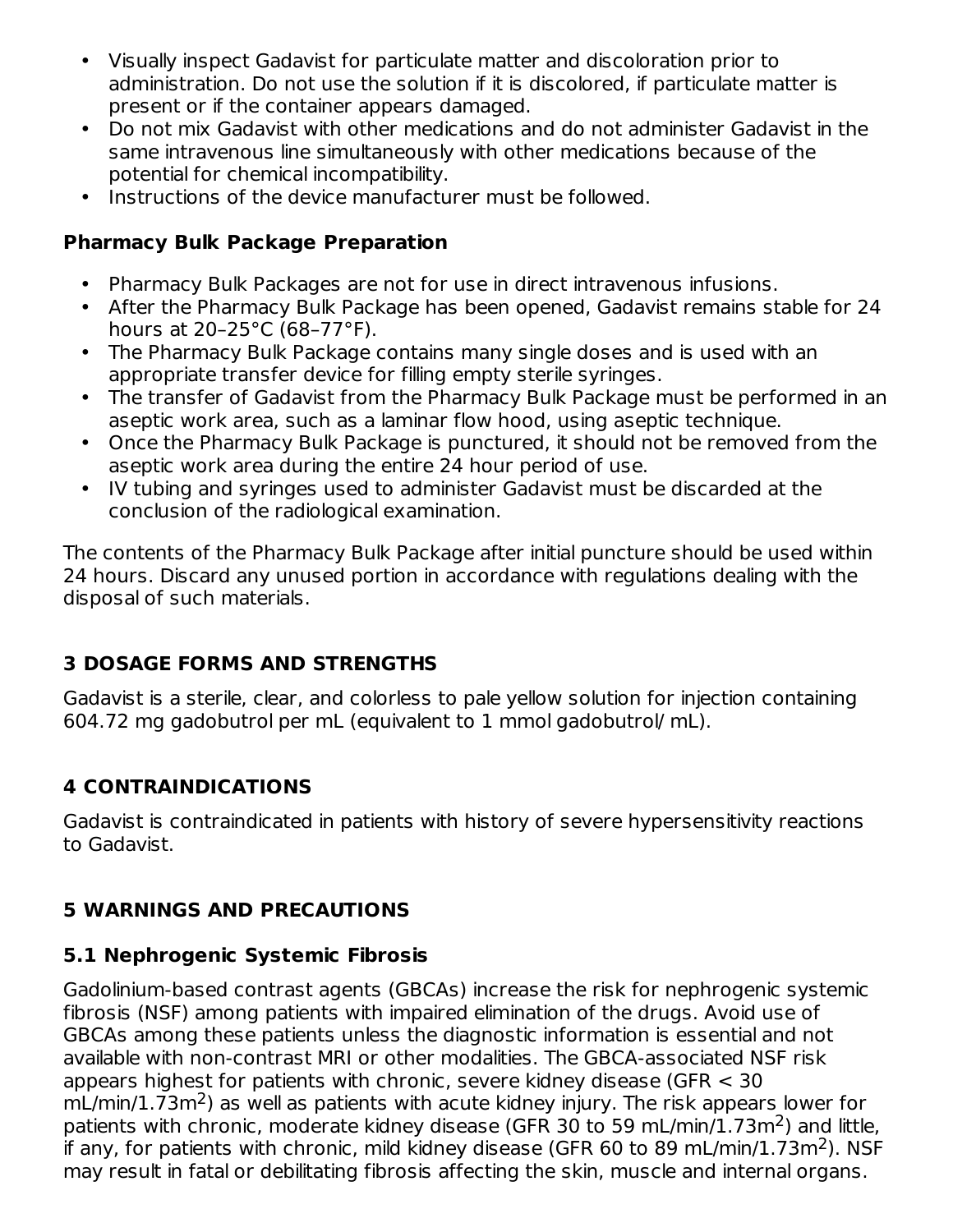Report any diagnosis of NSF following Gadavist administration to Bayer Healthcare (1- 888-842-2937) or FDA (1-800-FDA-1088 or www.fda.gov/medwatch).

Screen patients for acute kidney injury and other conditions that may reduce renal function. Features of acute kidney injury consist of rapid (over hours to days) and usually reversible decrease in kidney function, commonly in the setting of surgery, severe infection, injury or drug-induced kidney toxicity. Serum creatinine levels and estimated GFR may not reliably assess renal function in the setting of acute kidney injury. For patients at risk for chronically reduced renal function (for example, age > 60 years, diabetes mellitus or chronic hypertension), estimate the GFR through laboratory testing.

Among the factors that may increase the risk for NSF are repeated or higher than recommended doses of a GBCA and degree of renal impairment at the time of exposure. Record the specific GBCA and the dose administered to a patient. For patients at highest risk for NSF, do not exceed the recommended Gadavist dose and allow a sufficient period of time for elimination of the drug prior to re-administration. For patients receiving hemodialysis, consider the prompt initiation of hemodialysis following the administration of a GBCA in order to enhance the contrast agent's elimination [see Use in Specific Populations (8.6) and Clinical Pharmacology (12.3)]. The usefulness of hemodialysis in the prevention of NSF is unknown [see Clinical Pharmacology (12.3)].

### **5.2 Hypersensitivity Reactions**

Anaphylactic and other hypersensitivity reactions with cardiovascular, respiratory or cutaneous manifestations, ranging from mild to severe, including death, have uncommonly occurred following Gadavist administration [see Adverse Reactions (6)].

- Before Gadavist administration, assess all patients for any history of a reaction to contrast media, bronchial asthma and/or allergic disorders. These patients may have an increased risk for a hypersensitivity reaction to Gadavist.
- Administer Gadavist only in situations where trained personnel and therapies are promptly available for the treatment of hypersensitivity reactions, including personnel trained in resuscitation.

Most hypersensitivity reactions to Gadavist have occurred within half an hour after administration. Delayed reactions can occur up to several days after administration. Observe patients for signs and symptoms of hypersensitivity reactions during and following Gadavist administration.

### **5.3 Gadlinium Retention**

Gadolinium is retained for months or years in several organs. The highest concentrations (nanomoles per gram of tissue) have been identified in the bone, followed by other organs (for example, brain, skin, kidney, liver, and spleen). The duration of retention also varies by tissue and is longest in bone. Linear GBCAs cause more retention than macrocyclic GBCAs. At equivalent doses, gadolinium retention varies among the linear agents with Omniscan (gadodiamide) and Optimark (gadoversetamide) causing greater retention than other linear agents [Eovist (gadoxetate disodium), Magnevist (gadopentetate dimeglumine), MultiHance (gadobenate dimeglumine)]. Retention is lowest and similar among the macrocyclic GBCAs [Dotarem (gadoterate meglumine), Gadavist (gadobutrol), ProHance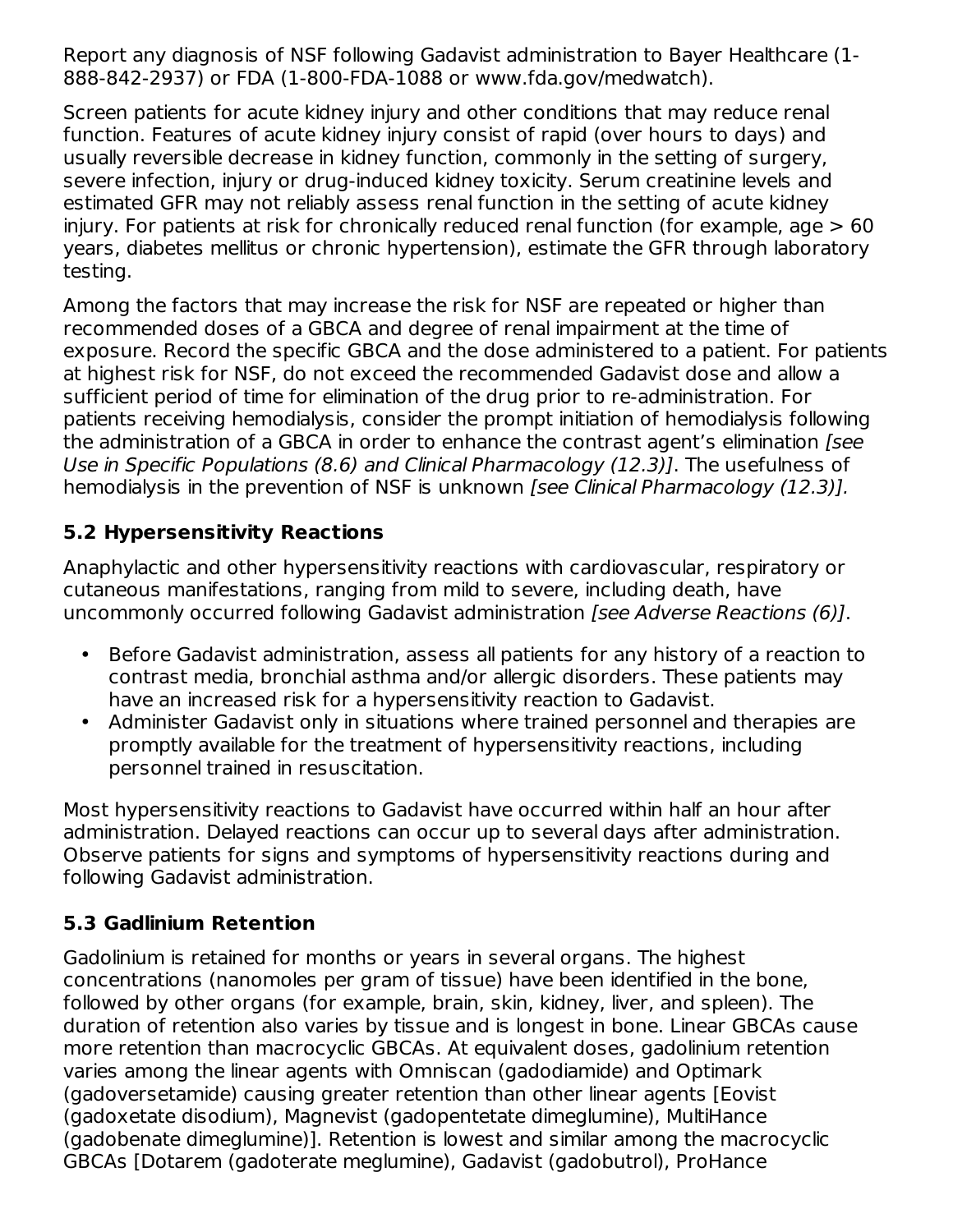(gadoteridol)].

Consequences of gadolinium retention in the brain have not been established. Pathologic and clinical consequences of GBCA administration and retention in skin and other organs have been established in patients with impaired renal function [see Warnings and Precautions (5.1)]. There are rare reports of pathologic skin changes in patients with normal renal function. Adverse events involving multiple organ systems have been reported in patients with normal renal function without an established causal link to gadolinium retention [see Adverse Reactions (6.2)].

While clinical consequences of gadolinium retention have not been established in patients with normal renal function, certain patients might be at higher risk. These include patients requiring multiple lifetime doses, pregnant and pediatric patients, and patients with inflammatory conditions. Consider the retention characteristics of the agent when choosing a GBCA for these patients. Minimize repetitive GBCA imaging studies particularly closely spaced studies, when possible.

# **5.4 Acute Kidney Injury**

In patients with chronic renal impairment, acute kidney injury sometimes requiring dialysis has been observed with the use of some GBCAs. Do not exceed the recommended dose; the risk of acute kidney injury may increase with higher than recommended doses.

## **5.5 Extravasation and Injection Site Reactions**

Ensure catheter and venous patency before the injection of Gadavist. Extravasation into tissues during Gadavist administration may result in moderate irritation [see Nonclinical Toxicology (13.2)].

## **5.6 Overestimation of Extent of Malignant Disease in MRI of the Breast**

Gadavist MRI of the breast overestimated the histologically confirmed extent of malignancy in the diseased breast in up to 50% of the patients [see Clinical Studies (14.2)].

## **5.7 Low Sensitivity for Significant Arterial Stenosis**

The performance of Gadavist MRA for detecting arterial segments with significant stenosis (>50% renal, >70% supra-aortic) has not been shown to exceed 55%. Therefore, a negative MRA study alone should not be used to rule out significant stenosis [see Clinical Studies (14.3)].

# **6 ADVERSE REACTIONS**

The following serious adverse reactions are discussed elsewhere in labeling:

- Nephrogenic Systemic Fibrosis (NSF) [see Boxed Warning and Warnings and Precautions (5.1)].
- Hypersensitivity reactions [see Contraindications (4) and Warnings and Precautions  $(5.2)$ ].

# **6.1 Clinical Trials Experience**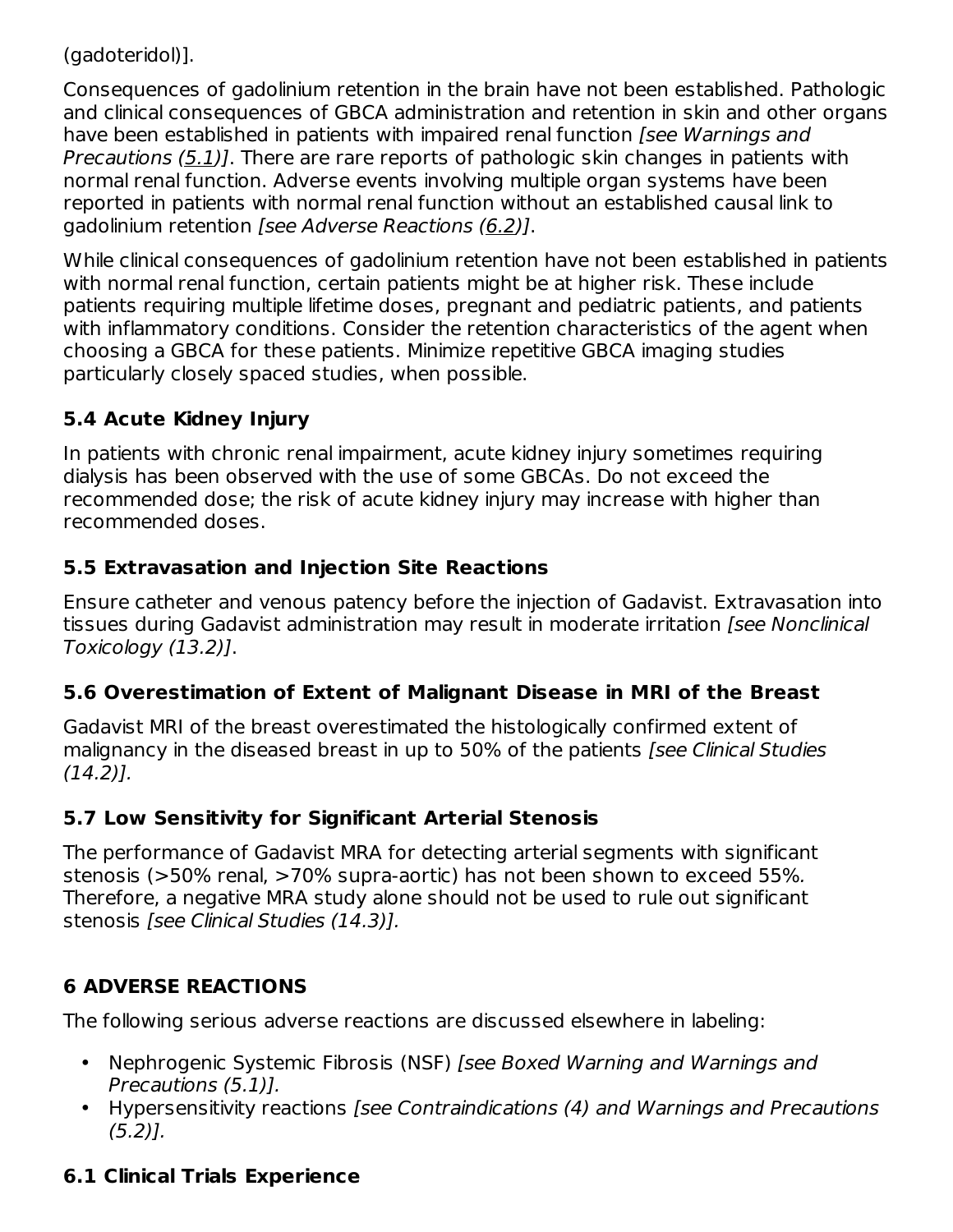Because clinical trials are conducted under widely varying conditions, adverse reaction rates observed in the clinical trials of a drug cannot be directly compared to rates in the clinical trials of another drug and may not reflect the rates observed in clinical practice.

The adverse reactions described in this section reflect Gadavist exposure in 7,713 subjects (including 184 pediatric patients, ages 0 to 17 years) with the majority receiving the recommended dose. Approximately 52% of the subjects were male and the ethnic distribution was 62% Caucasian, 28% Asian, 5% Hispanic, 2.5% Black, and 2.5% patients of other ethnic groups. The average age was 55 years (range from 1 week to 93 years).

Overall, approximately 4% of subjects reported one or more adverse reactions during a follow-up period that ranged from 24 hours to 7 days after Gadavist administration.

Adverse reactions associated with the use of Gadavist were usually mild to moderate in severity and transient in nature.

Table 2 lists adverse reactions that occurred in  $\geq$  0.1% subjects who received Gadavist.

| <b>Reaction</b>                               | Rate $(\%)$       |
|-----------------------------------------------|-------------------|
|                                               | $ n = 6809$       |
| Headache                                      | 1.5               |
| Nausea                                        | 1.1               |
| <b>Dizziness</b>                              | 0.5               |
| Dysgeusia                                     | 0.4               |
| Feeling Hot                                   | 0.4               |
| Injection site reactions                      | 0.4               |
| Vomiting                                      | 0.4               |
| Rash (includes generalized, macular, papular, | $\overline{0.3}$  |
| pruritic)                                     |                   |
| Erythema                                      | 0.2               |
| Paresthesia                                   | 0.2               |
| Pruritus (includes generalized)               | 0.2               |
| Dyspnea                                       | $\vert 0.1 \vert$ |
| Urticaria                                     | 0.1               |

**Table 2: Adverse Reactions**

Adverse reactions that occurred with a frequency of  $< 0.1\%$  in subjects who received Gadavist include: hypersensitivity/anaphylactic reaction, loss of consciousness, convulsion, parosmia, tachycardia, palpitation, dry mouth, malaise and feeling cold.

## **6.2 Postmarketing Experience**

The following additional adverse reactions have been reported during postmarketing use of Gadavist. Because these reactions are reported voluntarily from a population of uncertain size, it is not possible to reliably estimate their frequency or establish a causal relationship to drug exposure.

- Cardiac arrest
- Nephrogenic Systemic Fibrosis (NSF)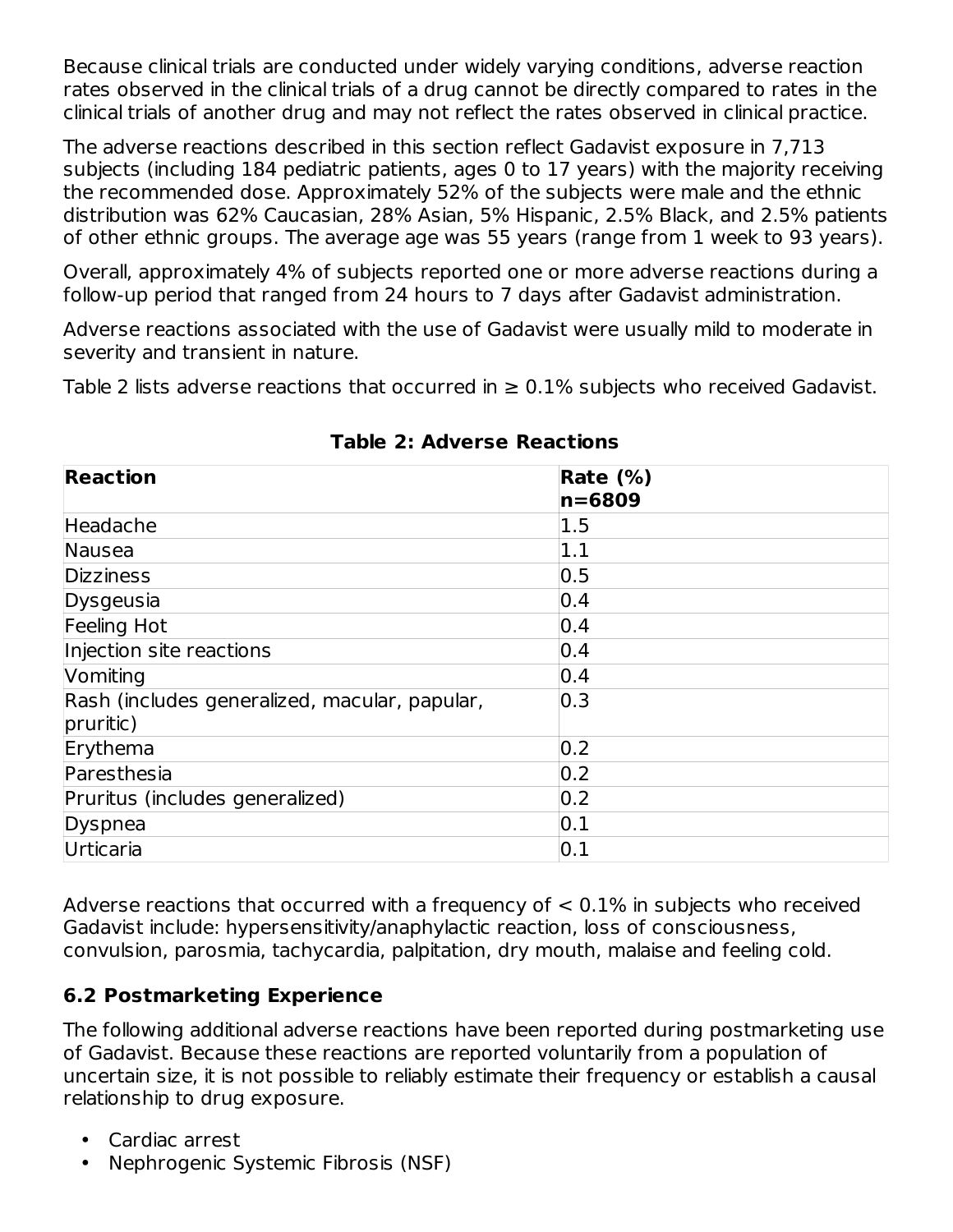- Hypersensitivity reactions (anaphylactic shock, circulatory collapse, respiratory arrest, pulmonary edema, bronchospasm, cyanosis, oropharyngeal swelling, laryngeal edema, blood pressure increased, chest pain, angioedema, conjunctivitis, hyperhidrosis, cough, sneezing, burning sensation, and pallor) [see Warnings and Precautions (5.2)]
- General Disorders and Administration Site Conditions: Adverse events with variable onset and duration have been reported after GBCA administration *[see Warnings*] and Precautions (5.3)]. These include fatigue, asthenia, pain syndromes, and heterogeneous clusters of symptoms in the neurological, cutaneous, and musculoskeletal systems.
- $\bullet$ Skin: Gadolinium associated plaques

## **8 USE IN SPECIFIC POPULATIONS**

## **8.1 Pregnancy**

## **Risk Summary**

GBCAs cross the placenta and result in fetal exposure and gadolinium retention. The human data on the association between GBCAs and adverse fetal outcomes are limited and inconclusive (see Data). In animal reproduction studies, although teratogenicity was not observed, embryolethality was observed in monkeys, rabbits and rats receiving intravenous gadobutrol during organogenesis at doses 8 times and above the recommended human dose. Retardation of embryonal development was observed in rabbits and rats receiving intravenous gadobutrol during organogenesis at doses 8 and 12 times, respectively, the recommended human dose (see Data). Because of the potential risks of gadolinium to the fetus, use Gadavist only if imaging is essential during pregnancy and cannot be delayed.

The estimated background risk of major birth defects and miscarriage for the indicated population is unknown. In the U.S. general population, the estimated background risk of major birth defects and miscarriage in clinically recognized pregnancies is 2 to 4% and is 15 to 20%, respectively.

## **Data**

## **Human Data.**

Contrast enhancement is visualized in the placenta and fetal tissues after maternal GBCA administration.

Cohort studies and case reports on exposure to GBCAs during pregnancy have not reported a clear association between GBCAs and adverse effects in the exposed neonates. However, a retrospective cohort study, comparing pregnant women who had a GBCA MRI to pregnant women who did not have an MRI, reported a higher occurrence of stillbirths and neonatal deaths in the group receiving GBCA MRI. Limitations of this study include a lack of comparison with non-contrast MRI and lack of information about the maternal indication for MRI. Overall, these data preclude a reliable evaluation of the potential risk of adverse fetal outcomes with the use of GBCAs in pregnancy.

# **Animal Data**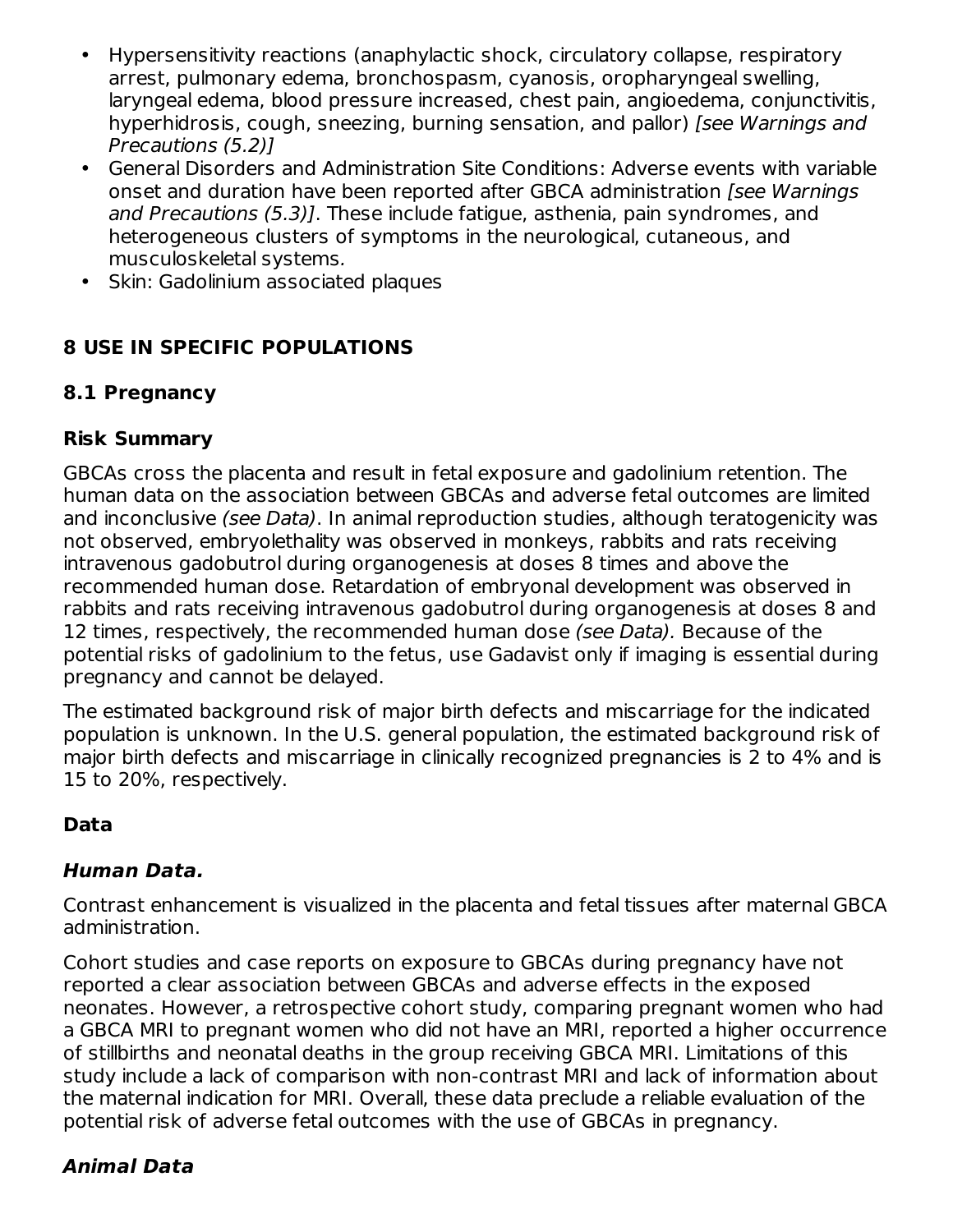#### **Gadolinium Retention**

GBCAs administered to pregnant non-human primates (0.1 mmol/kg on gestational days 85 and 135) result in measurable gadolinium concentration in the offspring in bone, brain, skin, liver, kidney, and spleen for at least 7 months. GBCAs administered to pregnant mice (2 mmol/kg daily on gestational days 16 through 19) result in measurable gadolinium concentrations in the pups in bone, brain, kidney, liver, blood, muscle, and spleen at one month postnatal age.

#### **Reproductive Toxicology**

Embryolethality was observed when gadobutrol was administered intravenously to monkeys during organogenesis at doses 8 times the recommended single human dose (based on body surface area); gadobutrol was not maternally toxic or teratogenic at this dose. Embryolethality and retardation of embryonal development also occurred in pregnant rats receiving maternally toxic doses of gadobutrol ( $\geq 7.5$  mmol/kg body weight; equivalent to 12 times the human dose based on body surface area) and in pregnant rabbits ( $\geq 2.5$  mmol/kg body weight; equivalent to 8 times the recommended human dose based on body surface area). In rabbits, this finding occurred without evidence of pronounced maternal toxicity and with minimal placental transfer (0.01% of the administered dose detected in the fetuses).

Because pregnant animals received repeated daily doses of Gadavist, their overall exposure was significantly higher than that achieved with the standard single dose administered to humans.

### **8.2 Lactation**

#### **Risk Summary**

There are no data on the presence of gadobutrol in human milk, the effects on the breastfed infant, or the effects on milk production. However, published lactation data on other GBCAs indicate that 0.01 to 0.04% of the maternal gadolinium dose is present in breast milk and there is limited GBCA gastrointestinal absorption in the breast-fed infant. Gadobutrol is present in rat milk (see Data). The developmental and health benefits of breastfeeding should be considered along with the mother's clinical need for Gadavist and any potential adverse effects on the breastfed infant from Gadavist or from the underlying maternal condition.

#### **Data**

In lactating rats receiving 0.5 mmol/kg of intravenous  $[^{153}Gd]$ -gadobutrol, 0.01% of the total administered radioactivity was transferred to the pup via maternal milk within 3 hours after administration, and the gastrointestinal absorption is poor (approximately 5% of the dose orally administered was excreted in the urine).

#### **8.4 Pediatric Use**

The safety and effectiveness of Gadavist have been established in pediatric patients, including term neonates, for use with MRI to detect and visualize areas with disrupted blood brain barrier and/or abnormal vascularity of the central nervous system and for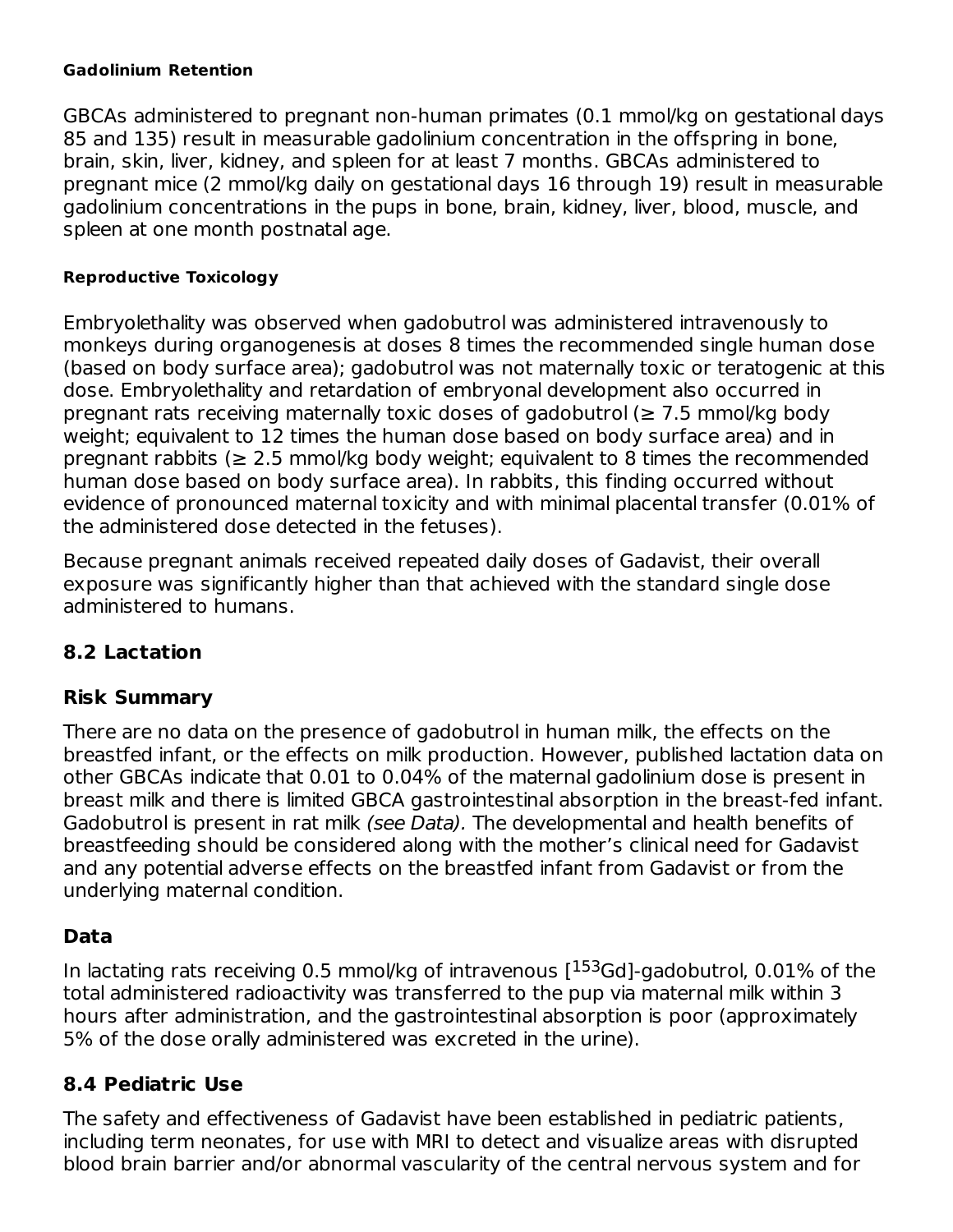use in MRA to evaluate known or suspected supra-aortic or renal artery disease. Use of Gadavist in these indications is supported by adequate and well-controlled studies in adults and supportive imaging data in two studies in 135 patients 2 to less than 18 years of age and 44 patients less than 2 years of age with CNS and non-CNS lesions, and pharmacokinetic data in 130 patients 2 to less than 18 years of age and 43 patients less than 2 years of age, including term neonates [see Clinical Pharmacology (12.3) and Clinical Studies (14.1)]. The frequency, type, and severity of adverse reactions in pediatric patients were similar to adverse reactions in adults [see Adverse Reactions  $(6.1)$ ]. No dose adjustment according to age is necessary in pediatric patients [see Dosage and Administration (2.1), Clinical Pharmacology (12.3), and Clinical Studies  $(14.1)$ ]. The safety and effectiveness of Gadavist have not been established in preterm neonates for any indication or in pediatric patients of any age for use with MRI to assess the presence and extent of malignant breast disease, or for use in CMRI to assess myocardial perfusion (stress, rest) and late gadolinium enhancement in patients with known or suspected coronary artery disease (CAD).

## **NSF Risk**

No case of NSF associated with Gadavist or any other GBCA has been identified in pediatric patients ages 6 years and younger. Pharmacokinetic studies suggest that clearance of Gadavist is similar in pediatric patients and adults, including pediatric patients age younger than 2 years. No increased risk factor for NSF has been identified in juvenile animal studies of gadobutrol. Normal estimated GFR (eGFR) is around 30  $mL/min/1.73m<sup>2</sup>$  at birth and increases to mature levels around 1 year of age, reflecting growth in both glomerular function and relative body surface area. Clinical studies in pediatric patients younger than 1 year of age have been conducted in patients with the following minimum eGFR: 31 mL/min/1.73m<sup>2</sup> (age 2 to 7 days), 38 mL/min/1.73m<sup>2</sup> (age 8 to 28 days), 62 mL/min/1.73m<sup>2</sup> (age 1 to 6 months), and 83 mL/min/1.73m<sup>2</sup> (age 6 to 12 months).

## **Juvenile Animal Data**

Single and repeat-dose toxicity studies in neonatal and juvenile rats did not reveal findings suggestive of a specific risk for use in pediatric patients including term neonates and infants.

### **8.5 Geriatric Use**

In clinical studies of Gadavist, 1,377 patients were 65 years of age and over, while 104 patients were 80 years of age and over. No overall differences in safety or effectiveness were observed between these subjects and younger subjects, and other reported clinical experience has not identified differences in responses between the elderly and younger patients. In general, use of Gadavist in elderly patients should be cautious, reflecting the greater frequency of impaired renal function and concomitant disease or other drug therapy. No dose adjustment according to age is necessary in this population.

### **8.6 Renal Impairment**

Prior to administration of Gadavist, screen all patients for renal dysfunction by obtaining a history and/or laboratory tests [see Warnings and Precautions (5.1)]. No dosage adjustment is recommended for patients with renal impairment.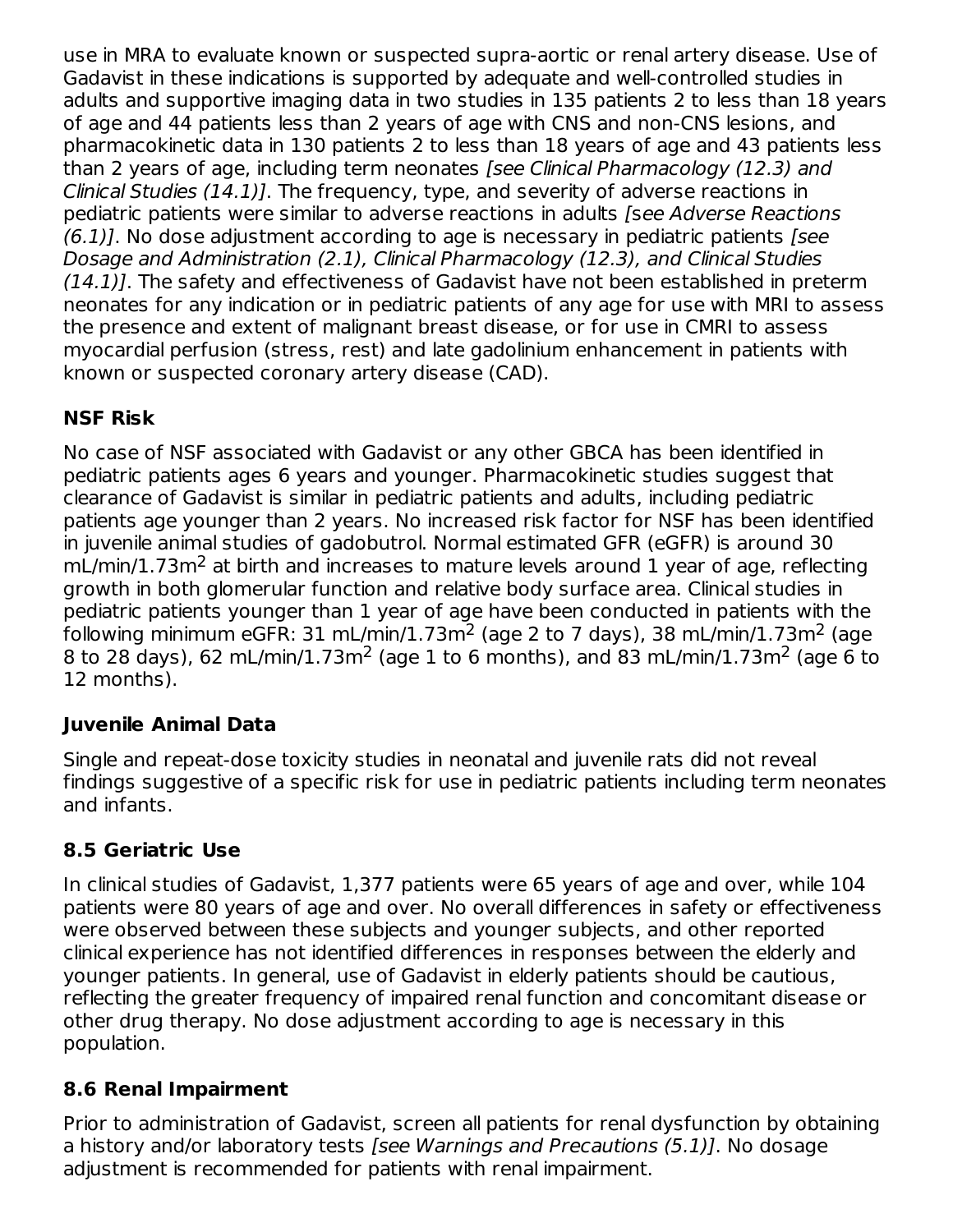Gadavist can be removed from the body by hemodialysis [see Warnings and Precautions (5.1) and Clinical Pharmacology (12.3)].

### **10 OVERDOSAGE**

The maximum dose of Gadavist tested in healthy volunteers, 1.5 mL/kg body weight (1.5 mmol/kg; 15 times the recommended dose), was tolerated in a manner similar to lower doses. Gadavist can be removed by hemodialysis [see Use in Specific Populations (8.6) and Clinical Pharmacology (12.3)].

## **11 DESCRIPTION**

Gadavist (gadobutrol) injection is a paramagnetic macrocyclic contrast agent administered for magnetic resonance imaging. The chemical name for gadobutrol is 10– [(1SR,2RS)–2,3–dihydroxy–1–hydroxymethylpropyl]–1,4,7,10–tetraazacyclododecane– 1,4,7–triacetic acid, gadolinium complex. Gadobutrol has a molecular formula of  $C_{18}H_{31}$ GdN $_4$ O $_9$  and a molecular weight of 604.72.



Gadavist is a sterile, clear, colorless to pale yellow solution containing 604.72 mg (1.0 mmol) of gadobutrol per mL as the active ingredient with 0.513 mg of calcobutrol sodium, 1.211 mg of trometamol, hydrochloric acid (for pH adjustment) and water for injection. Gadavist contains no preservatives.

The main physicochemical properties of Gadavist (1 mmol/mL solution for injection) are listed below:

| Density (g/mL at $37^{\circ}$ C)     | د. 1 |
|--------------------------------------|------|
| Osmolarity at 37°C (mOsm/L solution) |      |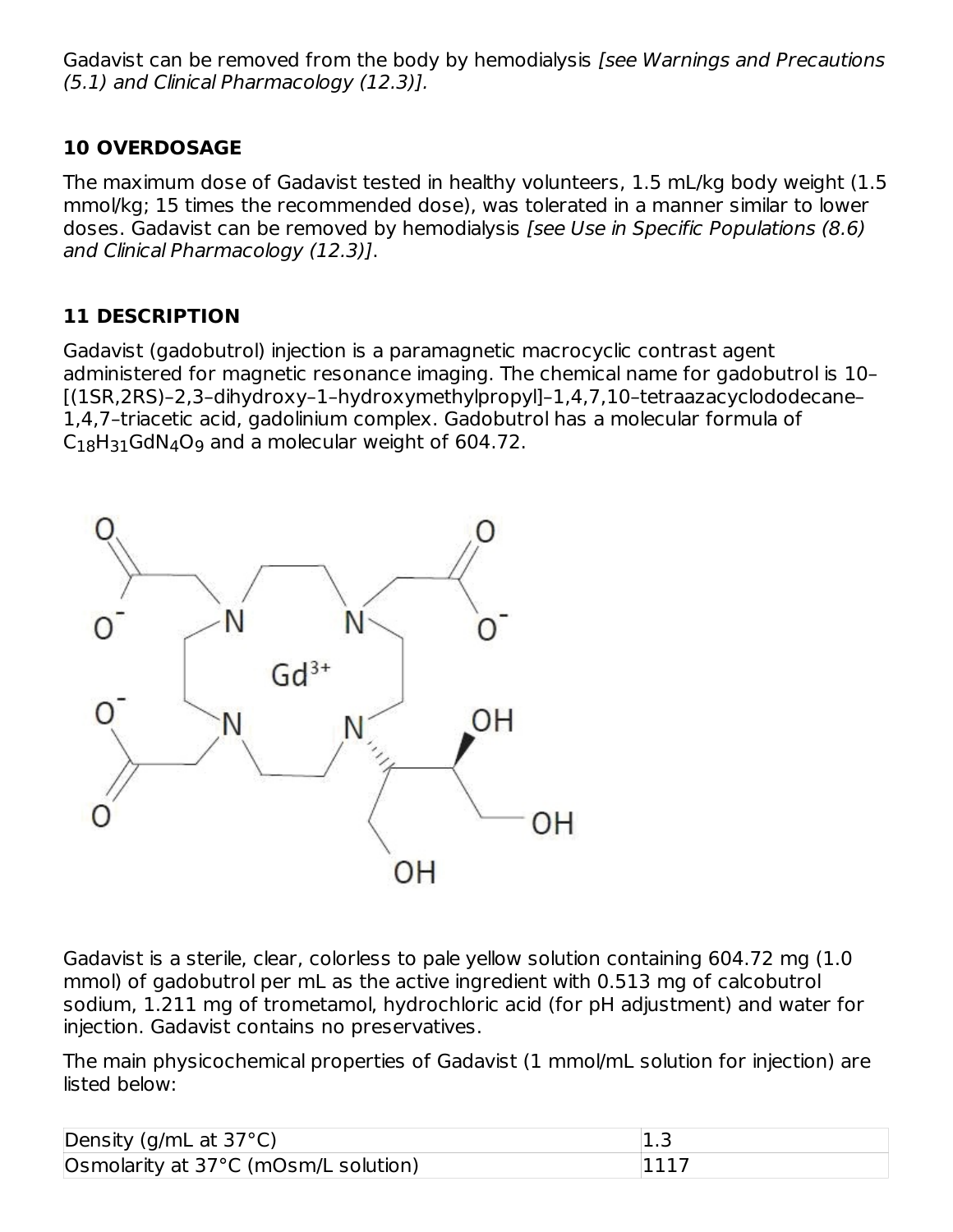| Osmolality at $37^{\circ}$ C (mOsm/kg H <sub>2</sub> O) | 1603      |
|---------------------------------------------------------|-----------|
| Viscosity at $37^{\circ}$ C (mPa $\cdot$ s)             | 4.96      |
| pH                                                      | $6.6 - 8$ |

The thermodynamic stability constants for gadobutrol (log Ktherm and log Kcond at pH 7.4) are 21.8 and 15.3, respectively.

## **12 CLINICAL PHARMACOLOGY**

### **12.1 Mechanism of Action**

In MRI, visualization of normal and pathological tissue depends in part on variations in the radiofrequency signal intensity that occurs with:

- Differences in proton density
- Differences of the spin-lattice or longitudinal relaxation times  $(T_1)$
- Differences in the spin-spin or transverse relaxation time  $(T_2)$

When placed in a magnetic field, Gadavist shortens the  ${\mathsf T}_1$  and  ${\mathsf T}_2$  relaxation times. The extent of decrease of  ${\sf T}_1$  and  ${\sf T}_2$  relaxation times, and therefore the amount of signal enhancement obtained from Gadavist, is based upon several factors including the concentration of Gadavist in the tissue, the field strength of the MRI system, and the relative ratio of the longitudinal and transverse relaxation times. At the recommended dose, the T $_{\rm 1}$  shortening effect is observed with greatest sensitivity in T $_{\rm 1}$ -weighted magnetic resonance sequences. In  $T_2^*$ -weighted sequences the induction of local magnetic field inhomogeneities by the large magnetic moment of gadolinium and at high concentrations (during bolus injection) leads to a signal decrease.

### **12.2 Pharmacodynamics**

Gadavist leads to distinct shortening of the relaxation times even in low concentrations. At pH 7, 37°C and 1.5 T, the relaxivity (r $_1$ ) - determined from the influence on the relaxation times (T<sub>1</sub>) of protons in plasma - is 5.2 L/(mmol·sec) and the relaxivity (r<sub>2</sub>) determined from the influence on the relaxation times (T $_2$ ) - is 6.1 L/(mmol·sec). These relaxivities display only slight dependence on the strength of the magnetic field. The  $\mathsf{T}_1$ shortening effect of paramagnetic contrast agents is dependent on concentration and  ${\sf r}_1$  relaxivity (see Table 3). This may improve tissue visualization.

| Gadolinium-Chelate | $r_1$ (L·mmol <sup>-1</sup> ·s <sup>-1</sup> ) |
|--------------------|------------------------------------------------|
| Gadobenate         | 6.3                                            |
| Gadobutrol         | 5.2                                            |
| Gadodiamide        | 4.3                                            |
| Gadofosveset       | 16                                             |
| Gadopentetate      | 4.1                                            |
| Gadoterate         | 3.6                                            |
| Gadoteridol        | 4.1                                            |
| Gadoversetamide    | 4.7                                            |
| Gadoxetate         | 6.9                                            |

|  |  |  |  |  | Table 3: Relaxivity (r1) of Gadolinium Chelates at 1.5 T |  |  |  |  |
|--|--|--|--|--|----------------------------------------------------------|--|--|--|--|
|--|--|--|--|--|----------------------------------------------------------|--|--|--|--|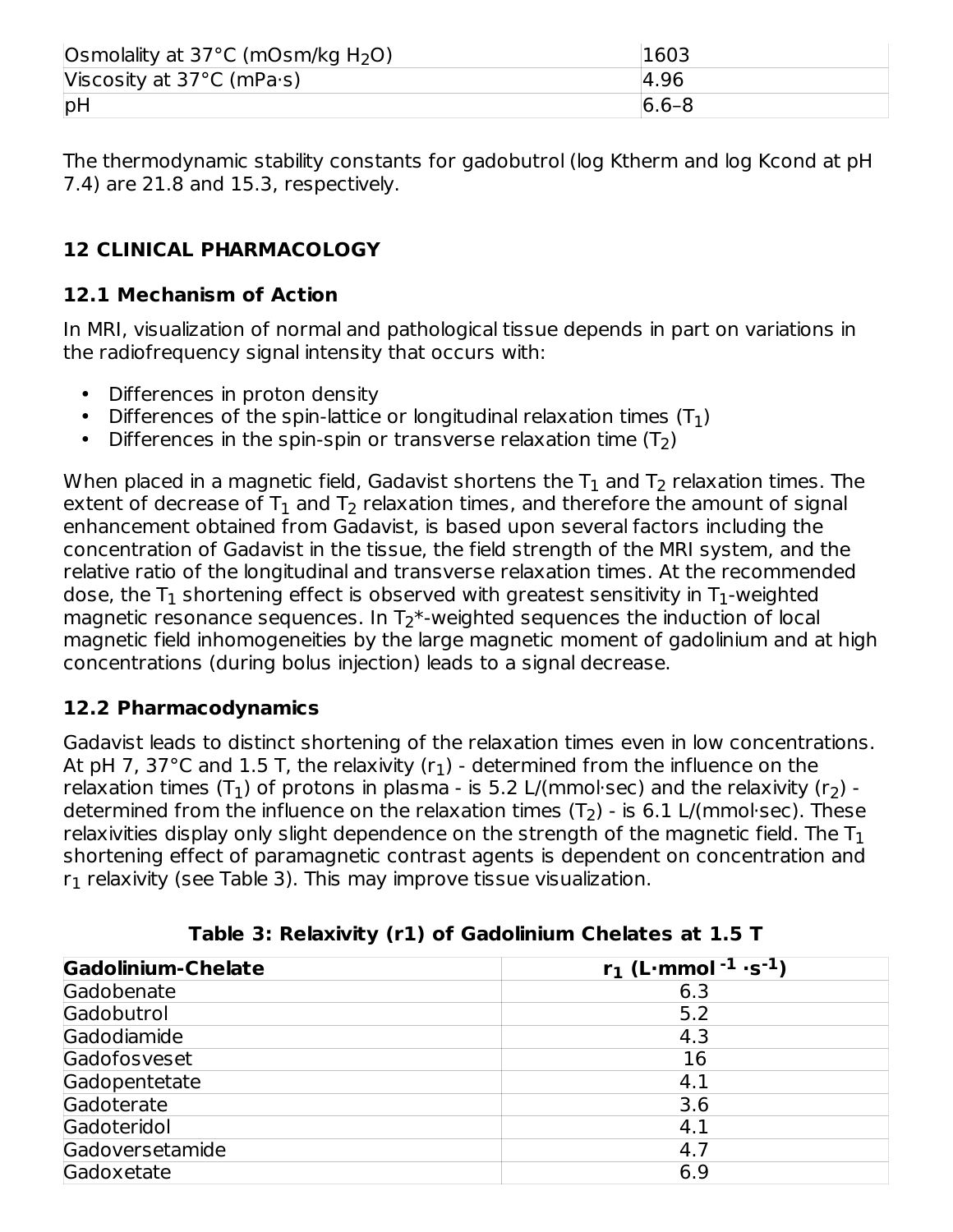$r_1$  relaxivity in plasma at 37°C

Compared to 0.5 molar gadolinium-based contrast agents, the higher concentration of Gadavist results in half the volume of administration and a more compact contrast bolus injection. At the site of imaging, the relative height and width of the time intensity curve for Gadavist varies as a function of imaging location and multiple patient, injection, and device-specific factors.

Gadavist is a water-soluble, hydrophilic compound with a partition coefficient between nbutanol and buffer at pH 7.6 of about 0.006.

### **12.3 Pharmacokinetics**

### **Distribution**

After intravenous administration, gadobutrol is rapidly distributed in the extracellular space. After a gadobutrol dose of 0.1 mmol/kg body weight, an average level of 0.59 mmol gadobutrol/L was measured in plasma 2 minutes after the injection and 0.3 mmol gadobutrol/L 60 minutes after the injection. Gadobutrol does not display any particular protein binding. Following GBCA administration, gadolinium is present for months or years in brain, bone, skin, and other organs [see Warnings and Precautions (5.3)].

### **Metabolism**

Gadobutrol is not metabolized.

### **Elimination**

Values for AUC, body weight normalized plasma clearance and half-life are given in Table 4, below.

Gadobutrol is excreted in an unchanged form via the kidneys. In healthy subjects, renal clearance of gadobutrol is 1.1 to 1.7 mL/(min∙kg) and thus comparable to the renal clearance of inulin, confirming that gadobutrol is eliminated by glomerular filtration.

Within two hours after intravenous administration more than 50% and within 12 hours more than 90% of the given dose is eliminated via the urine. Extra-renal elimination is negligible.

## **Specific Populations**

### **Gender**

Gender has no clinically relevant effect on the pharmacokinetics of gadobutrol.

# **Geriatric**

A single IV dose of 0.1 mmol/kg Gadavist was administered to 15 elderly and 16 nonelderly subjects. AUC was slightly higher and clearance slightly lower in elderly subjects as compared to non-elderly subjects [see Use in Specific Populations (8.5)].

# **Pediatric**

The pharmacokinetics of gadobutrol were evaluated in two studies in a total of 130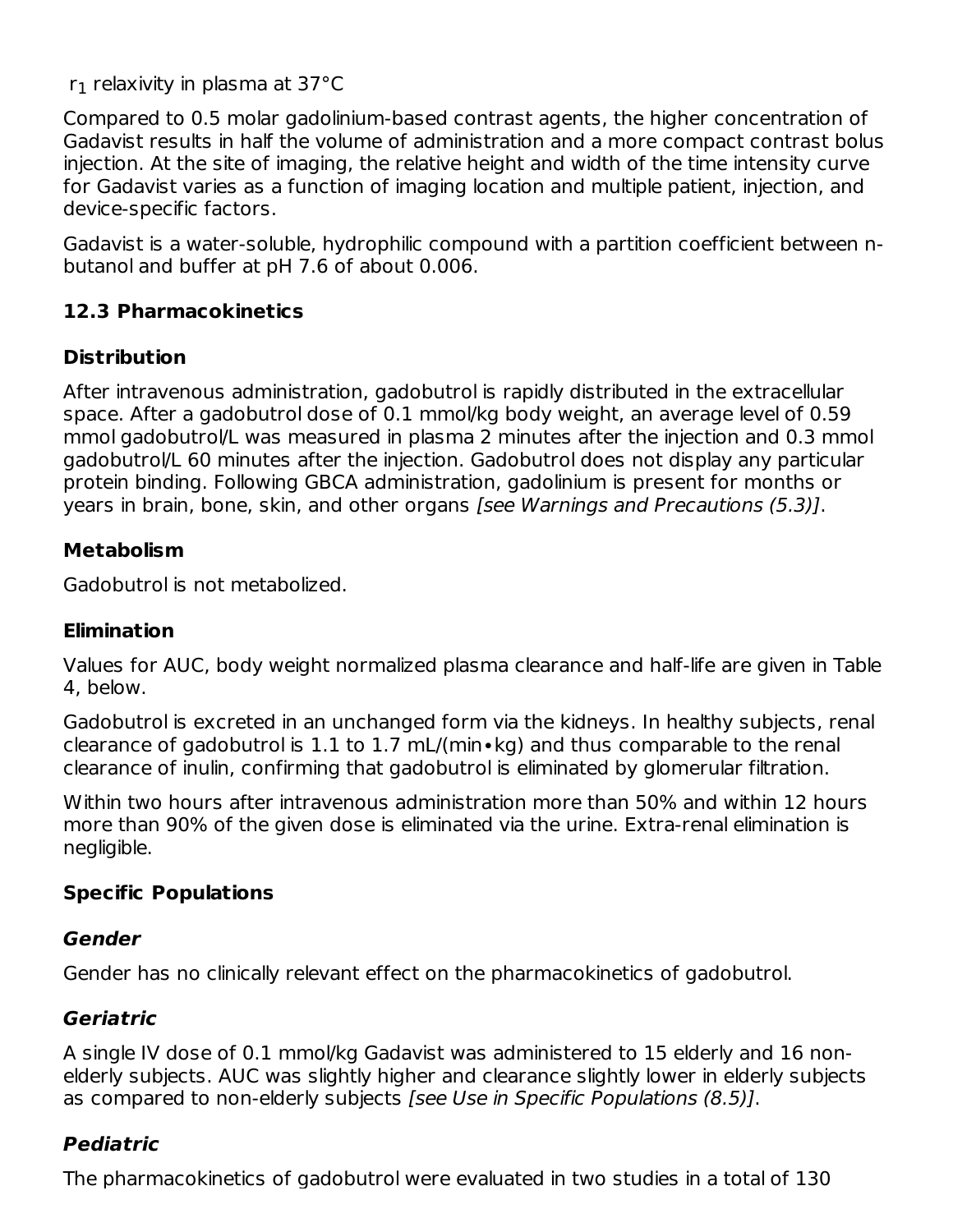The pharmacokinetics of gadobutrol were evaluated in two studies in two studies in two studies in a total of 1 patients age 2 to less than 18 years and in 43 patients less than 2 years of age (including term neonates). Patients received a single intravenous dose of 0.1 mmol/kg of Gadavist. The pharmacokinetic profile of gadobutrol in pediatric patients is similar to that in adults, resulting in similar values for AUC, body weight normalized plasma clearance, as well as elimination half-life. Approximately 99% (median value) of the dose was recovered in urine within 6 hours (this information was derived from the 2 to less than 18 year old age group).

|                      | $0$ to $<$ 2<br>years | 2 to 6 years | <b>7 to 11</b><br>years | 12 to $<$ 18<br>years | <b>Adults</b>  |
|----------------------|-----------------------|--------------|-------------------------|-----------------------|----------------|
|                      | $N=43$                | $N=45$       | $N = 39$                | $N=46$                | $N=93$         |
|                      | 781                   | 846          | 1025                    | 1237                  | 1072           |
| $AUC$ (µmolxh/L)     | [513, 1891]           | [412, 1331]  | [623, 2285]             | [946, 2211]           | [667, 1992]    |
|                      | 0.128                 | 0.119        | 0.099                   |                       | 0.094          |
|                      | [0.053]               | [0.080,      | [0.043]                 | 0.081                 | [0.051, 0.150] |
| CL (L/h/kg)          | 0.195]                | $0.215$ ]    | 0.165]                  | [0.046, 0.103]        |                |
|                      | 2.91                  | 1.91         | 1.66                    | 1.68                  | 1.80           |
| $t1/2$ (h)           | [1.60, 12.4]          | [1.04, 2.70] | [0.91, 2.71]            | [1.31, 2.48]          | [1.20, 6.55]   |
|                      | 367                   | 421          | 462                     | 511                   | 441            |
| $C20$ ( $\mu$ mol/L) | [280, 427]            | [369, 673]   | [392, 760]              | [387, 1077]           | [281, 829]     |

**Table 4: Pharmacokinetics by Age Group (Median [Range])**

## **Renal Impairment**

In patients with impaired renal function, the serum half-life of gadobutrol is prolonged and correlated with the reduction in creatinine clearance.

After intravenous injection of 0.1 mmol gadobutrol/kg body weight, the elimination halflife was 5.8  $\pm$  2.4 hours in mild to moderately impaired patients (80  $>$  CL<sub>CR</sub>  $>$  30 mL/min) and  $17.6 \pm 6.2$  hours in severely impaired patients not on dialysis (CL $_{\sf CR}$   $<$  30 mL/min). The mean AUC of gadobutrol in patients with normal renal function was  $1.1 \pm$ 0.1 mmol•h/L, compared to 4.0  $\pm$  1.8 mmol•h/L in patients with mild to moderate renal impairment and  $11.5 \pm 4.3$  mmol•h/L in patients with severe renal impairment.

Complete recovery in the urine was seen in patients with mild or moderate renal impairment within 72 hours. In patients with severely impaired renal function about 80% of the administered dose was recovered in the urine within 5 days.

For patients receiving hemodialysis, physicians may consider the prompt initiation of hemodialysis following the administration of Gadavist in order to enhance the contrast agent's elimination. Sixty-eight percent (68%) of gadobutrol is removed from the body after the first dialysis, 94% after the second dialysis, and 98% after the third dialysis session. [See Warnings and Precautions (5.1) and Use in Specific Populations (8.6).]

# **13 NONCLINICAL TOXICOLOGY**

# **13.1 Carcinogenesis, Mutagenesis, Impairment of Fertility**

No carcinogenicity studies of gadobutrol have been conducted.

Gadobutrol was not mutagenic in *in vitro* reverse mutation tests in bacteria, in the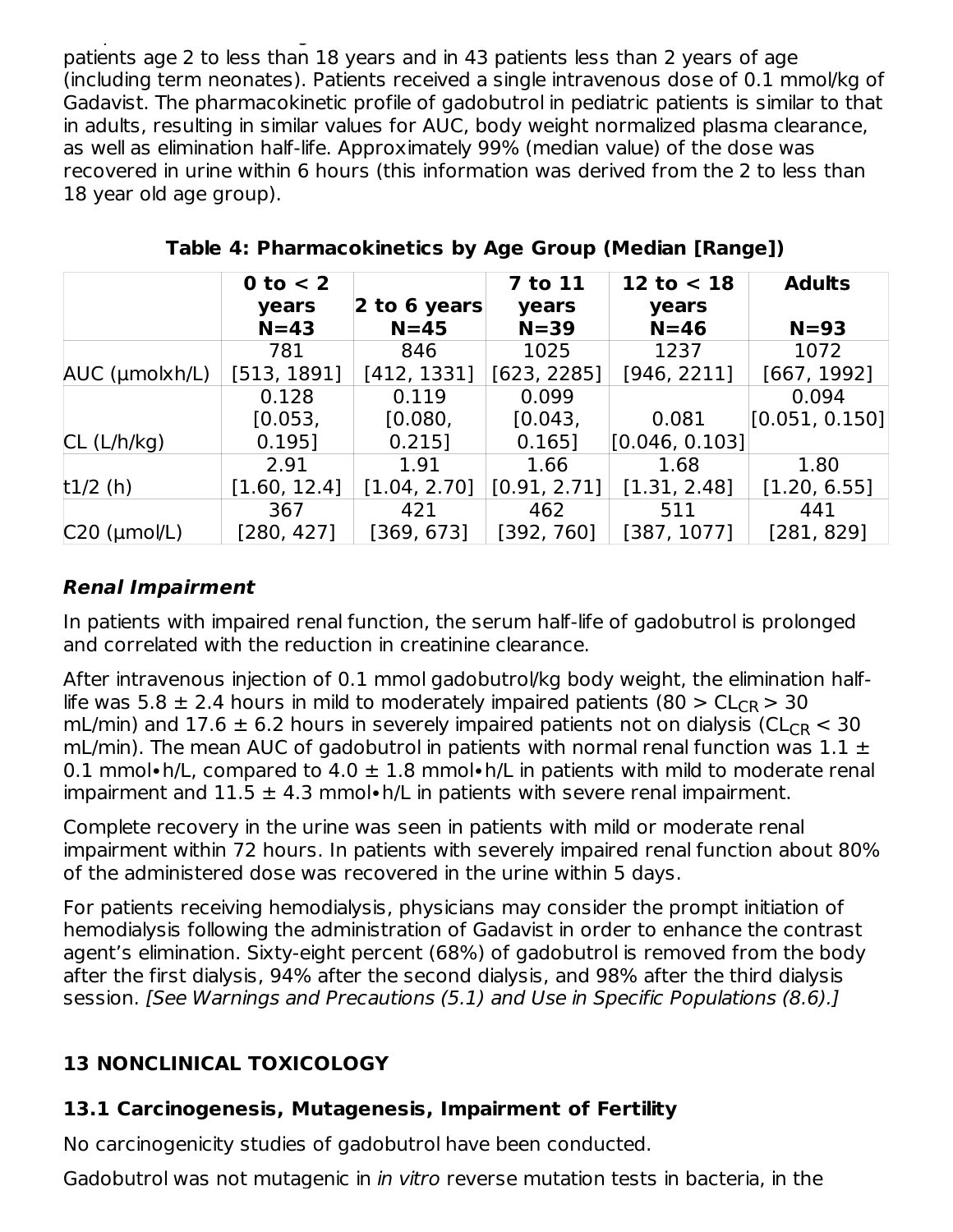Gadobutrol was not mutagenic in in vitro reverse mutation tests in bacteria, in the HGPRT (hypoxanthine-guanine phosphoribosyl transferase) test using cultured Chinese hamster V79 cells, or in chromosome aberration tests in human peripheral blood lymphocytes, and was negative in an in vivo micronucleus test in mice after intravenous injection of 0.5 mmol/kg.

Gadobutrol had no effect on fertility and general reproductive performance of male and female rats when given in doses 12.2 times the human equivalent dose (based on body surface area).

## **13.2 Animal Toxicology and/or Pharmacology**

Local intolerance reactions, including moderate irritation associated with infiltration of inflammatory cells was observed after paravenous administration to rabbits, suggesting the possibility of occurrence of local irritation if the contrast medium leaks around veins in a clinical setting [see Warnings and Precautions (5.5)].

# **14 CLINICAL STUDIES**

## **14.1 MRI of the CNS**

Patients referred for MRI of the central nervous system with contrast were enrolled in two clinical trials that evaluated the visualization characteristics of lesions. In both studies, patients underwent a baseline, pre-contrast MRI prior to administration of Gadavist at a dose of 0.1 mmol/kg, followed by a post-contrast MRI. In Study A, patients also underwent an MRI before and after the administration of gadoteridol. The studies were designed to demonstrate superiority of Gadavist MRI to non-contrast MRI for lesion visualization. For both studies, pre-contrast and pre-plus-post contrast images (paired images) were independently evaluated by three readers for contrast enhancement and border delineation using a scale of 1 to 4, and for internal morphology using a scale of 1 to 3 (Table 5). Lesion counting was also performed to demonstrate non-inferiority of paired Gadavist image sets to pre-contrast MRI. Readers were blinded to clinical information.

| <b>Score</b> | <b>Visualization Characteristics</b>           |                      |                            |  |  |  |
|--------------|------------------------------------------------|----------------------|----------------------------|--|--|--|
|              | <b>Contrast Enhancement Border Delineation</b> |                      | <b>Internal Morphology</b> |  |  |  |
|              | <b>None</b>                                    | <b>None</b>          | Poorly visible             |  |  |  |
|              | Weak                                           | Moderate             | Moderately visible         |  |  |  |
|              | Clear                                          | Clear but incomplete | Sufficiently visible       |  |  |  |
|              | Clear and bright                               | Clear and complete   | N/A                        |  |  |  |

#### **Table 5: Primary Endpoint Visualization Scoring System Score Visualization Characteristics**

Efficacy was determined in 657 subjects. The average age was 49 years (range 18 to 85 years) and 42% were male. The ethnic representations were 39% Caucasian, 4% Black, 16% Hispanic, 38% Asian, and 3% of other ethnic groups.

Table 6 shows a comparison of visualization results between paired images and precontrast images. Gadavist provided a statistically significant improvement for each of the three lesion visualization parameters when averaged across three independent readers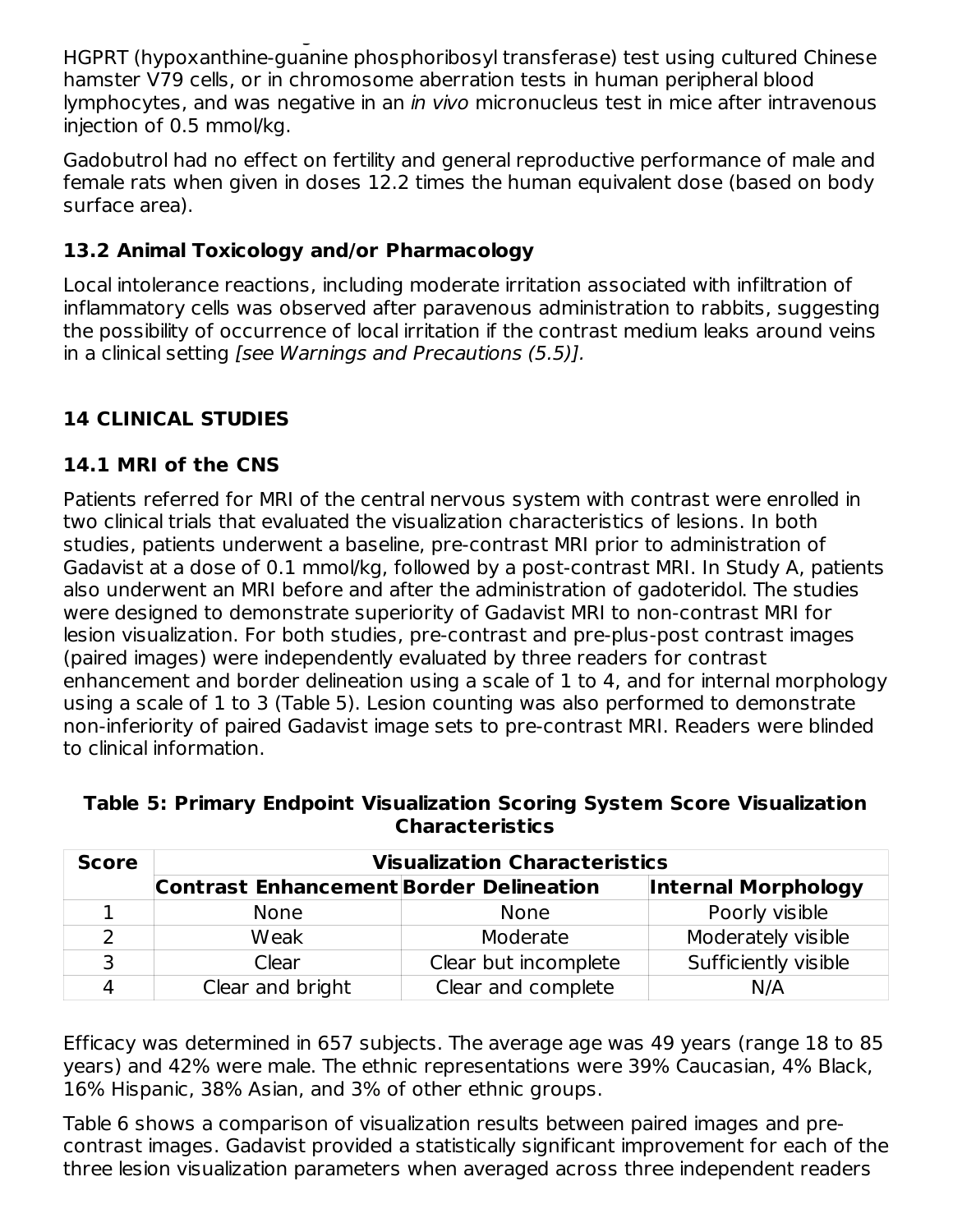for each study.

| <b>Endpoint</b>                  |              | <b>Study A</b><br>$N = 336$ |                         | <b>Study B</b><br>$N = 321$ |        |                   |
|----------------------------------|--------------|-----------------------------|-------------------------|-----------------------------|--------|-------------------|
|                                  | Pre-contrast | Paired                      | Difference <sup>*</sup> | Pre-<br>contrast            | Paired | <b>Difference</b> |
| Contrast<br>Enhancement          | 0.97         | 2.26                        | 1.29 <sup>†</sup>       | 0.93                        | 2.86   | $1.94^{\dagger}$  |
| Border<br>Delineation            | 1.98         | 2.58                        | 0.60 <sup>†</sup>       | 1.92                        | 2.94   | $1.02^+$          |
| Internal<br>Morphology           | 1.32         | 1.93                        | 0.60 <sup>†</sup>       | 1.57                        | 2.35   | 0.78 <sup>†</sup> |
| Average #<br>Lesions<br>Detected | 8.08         | 8.25                        | $0.17^{\ddagger}$       | 2.65                        | 2.97   | $0.32^{\S}$       |

#### **Table 6: Visualization Endpoint Results of Central Nervous System Adult MRI Studies with 0.1 mmol/kg Gadavist**

\* Difference of means = (paired mean) – (pre-contrast mean)

† p<0.001

‡ Did not meet noninferiority margin of -0.35

§ Met noninferiority margin of -0.35

Performances of Gadavist and gadoteridol for visualization parameters were similar. Regarding the number of lesions detected, Study B met the prespecified noninferiority margin of -0.35 for paired read versus pre-contrast read while in Study A, Gadavist and gadoteridol did not.

For the visualization endpoints contrast enhancement, border delineation, and internal morphology, the percentage of patients scoring higher for paired images compared to pre-contrast images ranged from 93% to 99% for Study A, and 95% to 97% for Study B. For both studies, the mean number of lesions detected on paired images exceeded that of the pre-contrast images; 37% for Study A and 24% for Study B. There were 29% and 11% of subjects in which the pre-contrast images detected more lesions for Study A and Study B, respectively.

The percentage of patients whose average reader mean score changed by  $\leq 0$ , up to 1, up to 2, and  $\geq$  2 scoring categories presented in Table 5 is shown in Table 7. The categorical improvement of  $(\leq 0)$  represents higher  $(< 0)$  or identical  $(= 0)$  scores for the pre-contrast read, the categories with scores > 0 represent the magnitude of improvement seen for the paired read.

| Table 7: Primary Endpoint Visualization Categorical Improvement for Average |
|-----------------------------------------------------------------------------|
| <b>Reader</b>                                                               |

|                 | <b>Study A</b><br>$N = 336$                                 |  |                                                             |  | <b>Study B</b><br>$N = 321$ |           |         |     |
|-----------------|-------------------------------------------------------------|--|-------------------------------------------------------------|--|-----------------------------|-----------|---------|-----|
| <b>Endpoint</b> | <b>Categorical Improvement</b><br>(Paired - Pre-Contrast) % |  | <b>Categorical Improvement</b><br>(Paired - Pre-Contrast) % |  |                             |           |         |     |
|                 | $\leq 0$                                                    |  | $> 0 - < 1 - < 2$ $\geq 2$                                  |  | $\leq 0$                    | $> 0 - 5$ | $1 - 2$ | > 2 |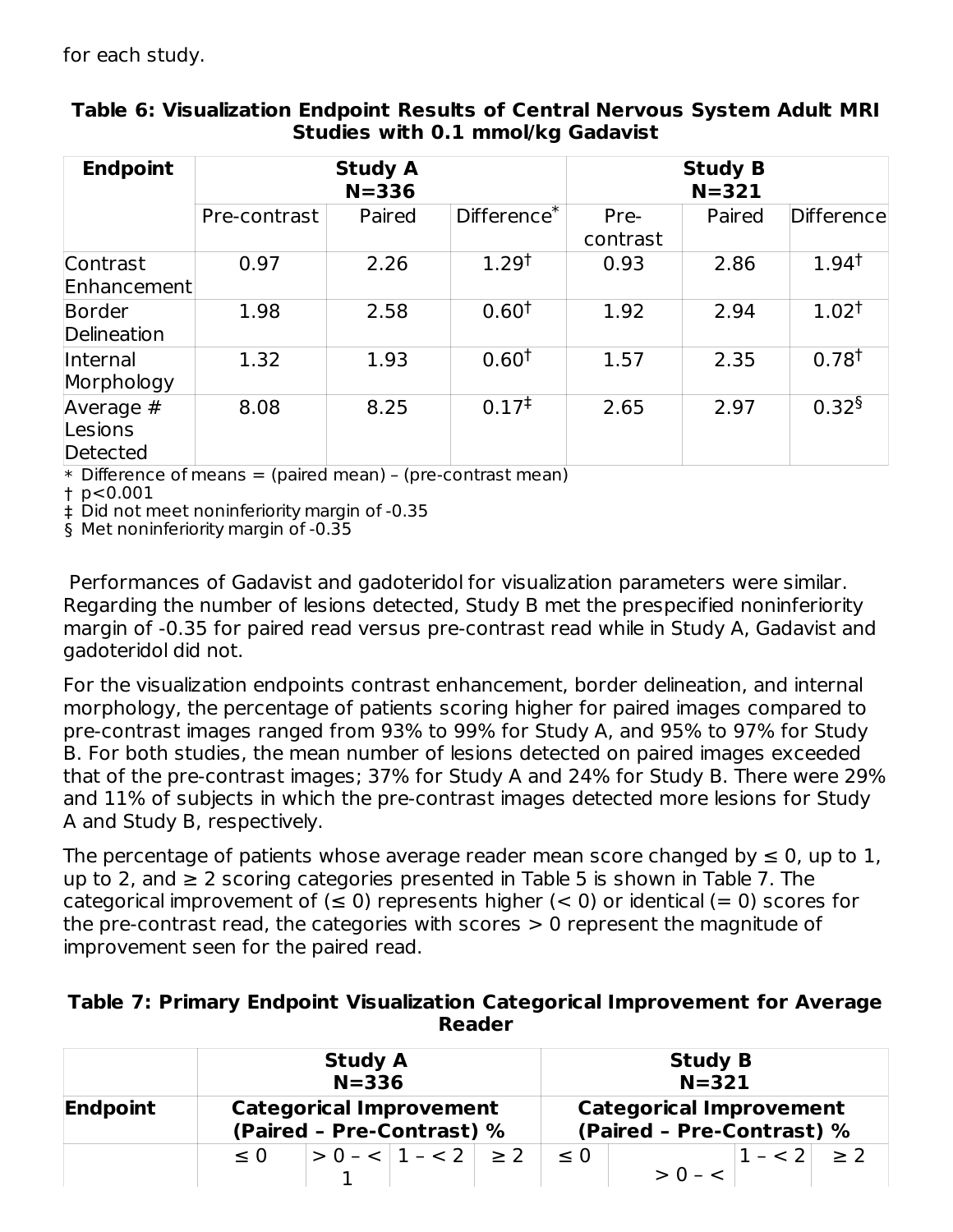| Contrast<br>Enhancement | 30 | 55 | 13 |    | 34 | 57 |
|-------------------------|----|----|----|----|----|----|
| Border<br>Delineation   | 73 | 18 |    | 38 | 51 |    |
| Internal<br>Morphology  | 79 |    |    | 61 | 33 |    |

For both studies, the improvement of visualization endpoints in paired Gadavist images compared to pre-contrast images resulted in improved assessment of normal and abnormal CNS anatomy.

### **Pediatric Patients**

Two studies in 44 pediatric patients age younger than 2 years and 135 pediatric patients age 2 to less than 18 years with CNS and non-CNS lesions supported extrapolation of adult CNS efficacy findings. For example, comparing pre vs paired pre- and postcontrast images, investigators selected the best of four descriptors under the heading, "Visualization of lesion-internal morphology (lesion characterization) or homogeneity of vessel enhancement" for  $27/44$  (62% = pre) vs  $43/44$  (98% = paired) MR images from patients age 0 to less than 2 years and  $106/135$  (78% = pre) vs  $108/135$  (80% = paired) MR images from patients age 2 to less than 18 years.

### **14.2 MRI of the Breast**

Patients with recently diagnosed breast cancer were enrolled in two identical clinical trials to evaluate the ability of Gadavist to assess the presence and extent of malignant breast disease prior to surgery. Patients underwent non-contrast breast MRI (BMR) prior to Gadavist (0.1 mmol/kg) breast MRI. BMR images and Gadavist BMR (combined contrast plus non-contrast) images were independently evaluated in each study by three readers blinded to clinical information. In separate reading sessions the BMR images and Gadavist BMR images were also interpreted together with X-ray mammography images (XRM).

The studies evaluated 787 patients: Study 1 enrolled 390 women with an average age of 56 years, 74% were white, 25% Asian, 0.5% black, and 0.5% other; Study 2 enrolled 396 women and 1 man with an average age of 57 years, 71% were white, 24% Asian, 3% black, and 2% other.

The readers assessed 5 regions per breast for the presence of malignancy using each reading modality. The readings were compared to an independent standard of truth (SoT) consisting of histopathology for all regions where excisions were made and tissue evaluated. XRM plus ultrasound was used for all other regions.

The assessment of malignant disease was performed using a region based withinsubject sensitivity. Sensitivity for each reading modality was defined as the mean of the percentage of malignant breast regions correctly interpreted for each subject. The within-subject sensitivity of Gadavist BMR was superior to that of BMR. The lower bound of the 95% Confidence Interval (CI) for the difference in within-subject sensitivity ranged from 19% to 42% for Study 1 and from 12% to 27% for Study 2. The within-subject sensitivity for Gadavist BMR and BMR as well as for Gadavist BMR plus XRM and BMR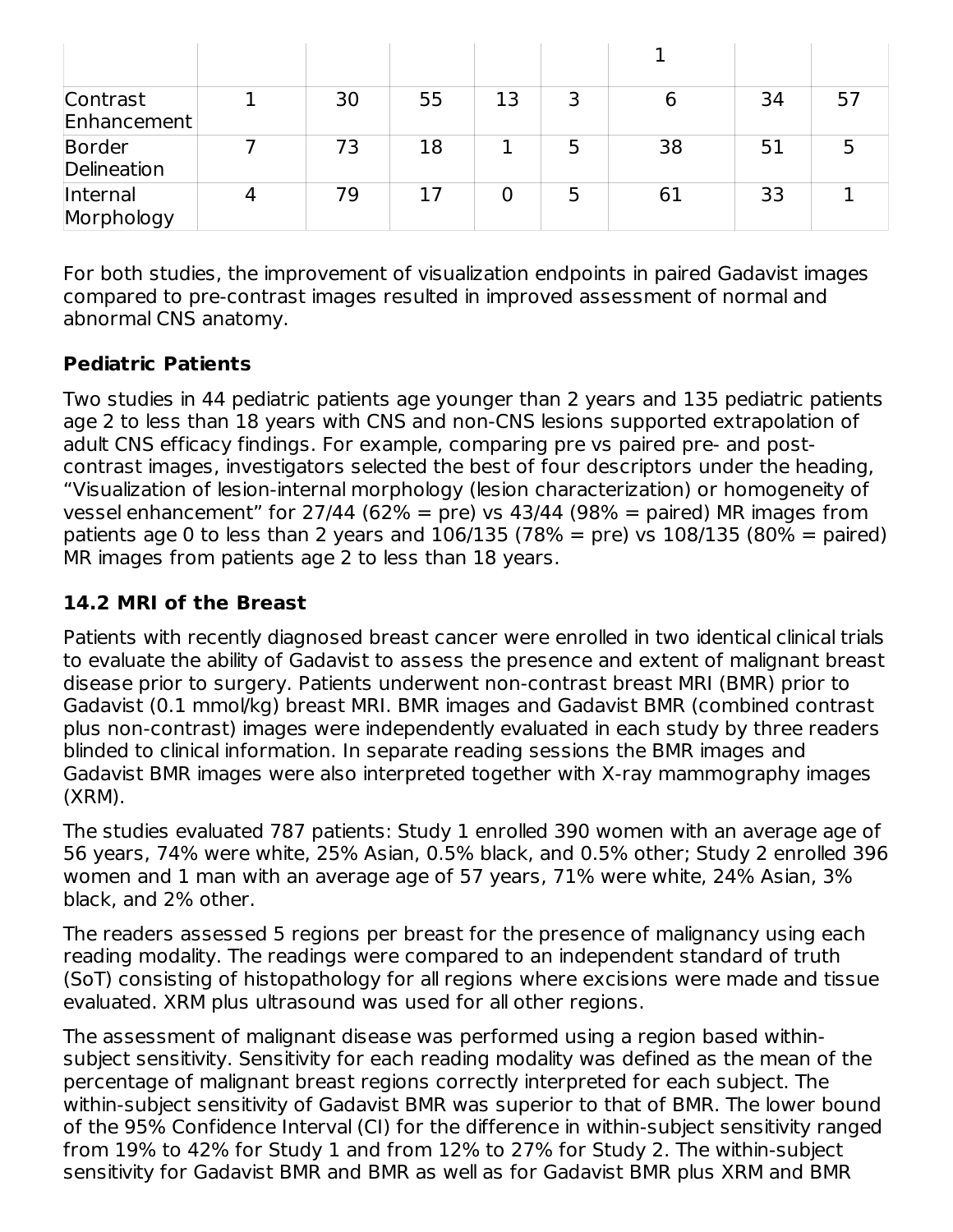|                                   |            | Study 1               |                                        |                      |                                   |            | <b>Study 2</b>      |            |                                           |
|-----------------------------------|------------|-----------------------|----------------------------------------|----------------------|-----------------------------------|------------|---------------------|------------|-------------------------------------------|
| Sensitivity (%)<br>N=388 Patients |            |                       |                                        |                      | Sensitivity (%)<br>N=390 Patients |            |                     |            |                                           |
| Reader                            | <b>BMR</b> | $BMR +$<br><b>XRM</b> | Gadavist Gadavist Reader<br><b>BMR</b> | <b>BMR</b><br>$+XRM$ |                                   | <b>BMR</b> | <b>BMR</b><br>+ XRM | <b>BMR</b> | Gadavist Gadavist<br><b>BMR</b><br>$+XRM$ |
|                                   | 37         | 71                    | 83                                     | 84                   | 4                                 | 73         | 83                  | 87         | 90                                        |
| $\overline{2}$                    | 49         | 76                    | 80                                     | 83                   | 5                                 | 57         | 81                  | 89         | 90                                        |
| 3                                 | 63         | 75                    | 87                                     | 87                   | 6                                 | 55         | 80                  | 86         | 88                                        |

#### **Table 8: Sensitivity of Gadavist BMR for Detection of Malignant Breast Disease**

Specificity was defined as the percentage of non-malignant breasts correctly identified as non-malignant. The lower limit of the 95% confidence interval for specificity of Gadavist BMR was greater than 80% for 5 of 6 readers. (Table 9)

|        | Study 1                               |                       | Study 2                               |                     |                       |  |  |
|--------|---------------------------------------|-----------------------|---------------------------------------|---------------------|-----------------------|--|--|
|        | Specificity (%)<br>$N = 372$ Patients |                       | Specificity (%)<br>$N = 367$ Patients |                     |                       |  |  |
| Reader | Gadavist BMR                          | Lower Limit<br>95% CI | Reader                                | <b>Gadavist BMR</b> | Lower Limit<br>95% CI |  |  |
|        | 86                                    | 82                    |                                       | 92                  | 89                    |  |  |
|        | 95                                    | 93                    |                                       | 84                  | 80                    |  |  |
| っ      | 89                                    | 85                    |                                       | 83                  | 70                    |  |  |

**Table 9: Specificity of Gadavist BMR in Non-Malignant Breasts**

Three additional readers in each study read XRM alone. For these readers over both studies, sensitivity ranged from 68% to 73% and specificity in non-malignant breasts ranged from 86% to 94%.

In breasts with malignancy, a false positive detection rate was calculated as the percentage of subjects for which the readers assessed a region as malignant which could not be verified by SoT. The false positive detection rates for Gadavist BMR ranged from 39% to 53% (95% CI Upper Bounds ranged from 44% to 58%).

# **14.3 MRA**

Patients with known or suspected disease of the supra-aortic arteries (for evaluation up to but excluding the basilar artery) were enrolled in Study C, and patients with known or suspected disease of the renal arteries were enrolled in Study D. In both studies, noncontrast, 2D time-of-flight (ToF) magnetic resonance angiography (MRA) was performed prior to Gadavist MRA using a single intravenous injection of 0.1 mmol/kg. The injection rate of 1.5 mL/second was selected to extend the injection duration to at least half of the imaging duration. Imaging was performed with parallel-channel, 1.5T MRI devices and an automatic bolus tracking technique to trigger the image acquisition following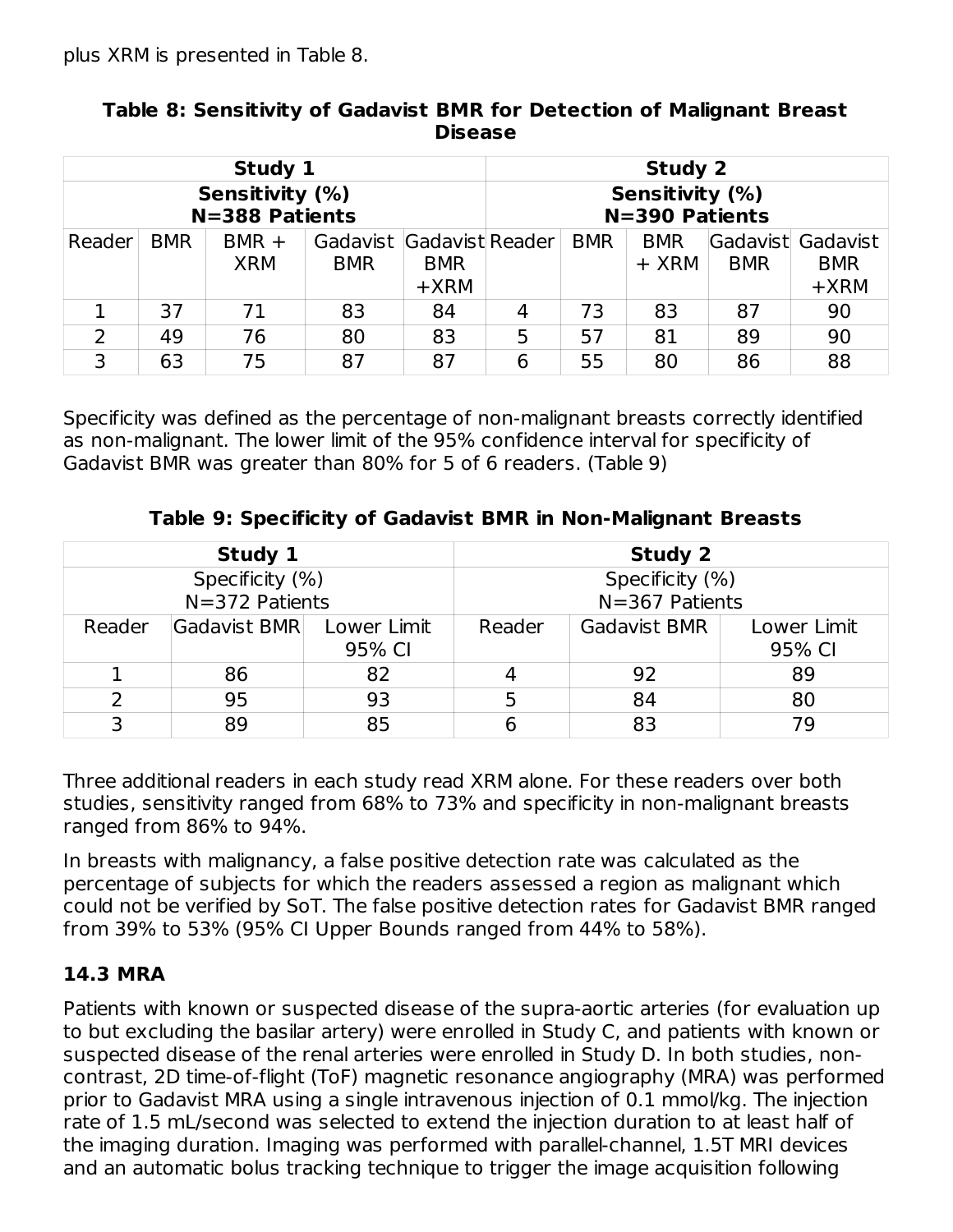Gadavist administration using elliptically encoded, T1-weighted, 3D gradient-echo image acquisition and single breath hold. Three central readers blinded to clinical information interpreted the ToF and Gadavist MRA images. Three additional central readers interpreted separately acquired computed tomographic angiography (CTA) images, which were used as the standard of reference (SoR) in each study.

The studies included 749 subjects: 457 were evaluated in Study C, with an average age of 68 (range 25–93); 64% were male; 80% white, 28% black, and 16% Asian. An additional 292 subjects were evaluated in Study D, with an average age of 55 (range 18– 88); 54% were male; 68% white, 7% black, and 22% Asian.

Efficacy was evaluated based on anatomical visualization and performance for distinguishing between normal and abnormal anatomy. The visualization metric depended on whether readers selected, "Yes, it can be visualized along its entire length..." when responding to the question, "Is this segment assessable?" Twenty-one segments in Study C and six segments in Study D were presented per subject to each reader. The performance metrics, sensitivity and specificity, depended on digital caliperbased quantitation of arterial narrowing in visualized, non-occluded, abnormal-appearing segments. Significant stenosis was defined as at least 70% in Study C and 50% in Study D. Performance of Gadavist MRA compared to ToF MRA was calculated using an imputation method for non-visualized segments by assigning them as a 50% match with SoR and a 50% mismatch. Performance of Gadavist MRA compared to a pre-specified threshold of 50% was calculated after excluding non-visualized segments. Measurement variability and visualization of accessory renal arteries was also evaluated.

Results were analyzed for each of the three central readers.

### **Table 10: Visualization, Sensitivity, Specificity**

|                |                          |                          | <b>STUDY C: SUPRA-AORTIC ARTERIES (457 patients)</b><br>Performance at the segment level |                          |                   | $ $ 9597 $^*$ segments of which 158 $^*$ were positive for stenosis by SoR $^\dagger$      |            |                          |                          |
|----------------|--------------------------|--------------------------|------------------------------------------------------------------------------------------|--------------------------|-------------------|--------------------------------------------------------------------------------------------|------------|--------------------------|--------------------------|
|                |                          |                          | <b>VISUALIZATION (%)</b>                                                                 |                          |                   | <b>SENSITIVITY (%)</b>                                                                     |            |                          | <b>SPECIFICITY (%)</b>   |
| <b>READER</b>  | <b>GAD</b><br><b>MRA</b> | <b>ToF</b><br><b>MRA</b> | GAD -<br><b>ToF</b><br>$(CI^{\ddagger})$                                                 | <b>GAD</b><br><b>MRA</b> | ToF<br><b>MRA</b> | <b>GAD - ToF GAD</b><br>$(CI^{\S})$                                                        | <b>MRA</b> | <b>ToF</b><br><b>MRA</b> | GAD -<br>ToF $(Cl^{\S})$ |
| 1              | 88                       | 24                       | 64<br>(61, 67)                                                                           | 60                       | 54                | 6<br>$(-4, 14)$                                                                            | 92         | 62                       | 30<br>(29, 32)           |
| $\overline{2}$ | 95                       | 75                       | 20<br>(18, 21)                                                                           | 60                       | 54                | 6<br>$(-3, 14)$                                                                            | 95         | 85                       | 10<br>(9, 11)            |
| 3              | 97                       | 82                       | 15<br>(13, 17)                                                                           | 58                       | 55                | 3<br>$(-4, 11)$                                                                            | 97         | 89                       | 8<br>(7, 9)              |
|                |                          |                          | <b>STUDY D: RENAL ARTERIES (292 patients)</b><br>Performance at the segment level        |                          |                   | $ $ 1752 $^*$ segments of which 133 $^*$ were positive for stenosis by SoR $^{\mathsf{2}}$ |            |                          |                          |
| $\overline{4}$ | 98                       | 82                       | 16<br>(13, 20)                                                                           | 52                       | 51                | $(-9, 11)$                                                                                 | 94         | 83                       | 11<br>(9, 14)            |
| 5              | 96                       | 72                       | 24<br>(21, 28)                                                                           | 54                       | 39                | 15<br>(6, 24)                                                                              | 95         | 85                       | 10<br>(8, 12)            |
| $\sqrt{2}$     | Q6                       | 70                       | 17                                                                                       | 52                       | 50                | 3                                                                                          | $\Omega$   | Q <sub>1</sub>           | 13                       |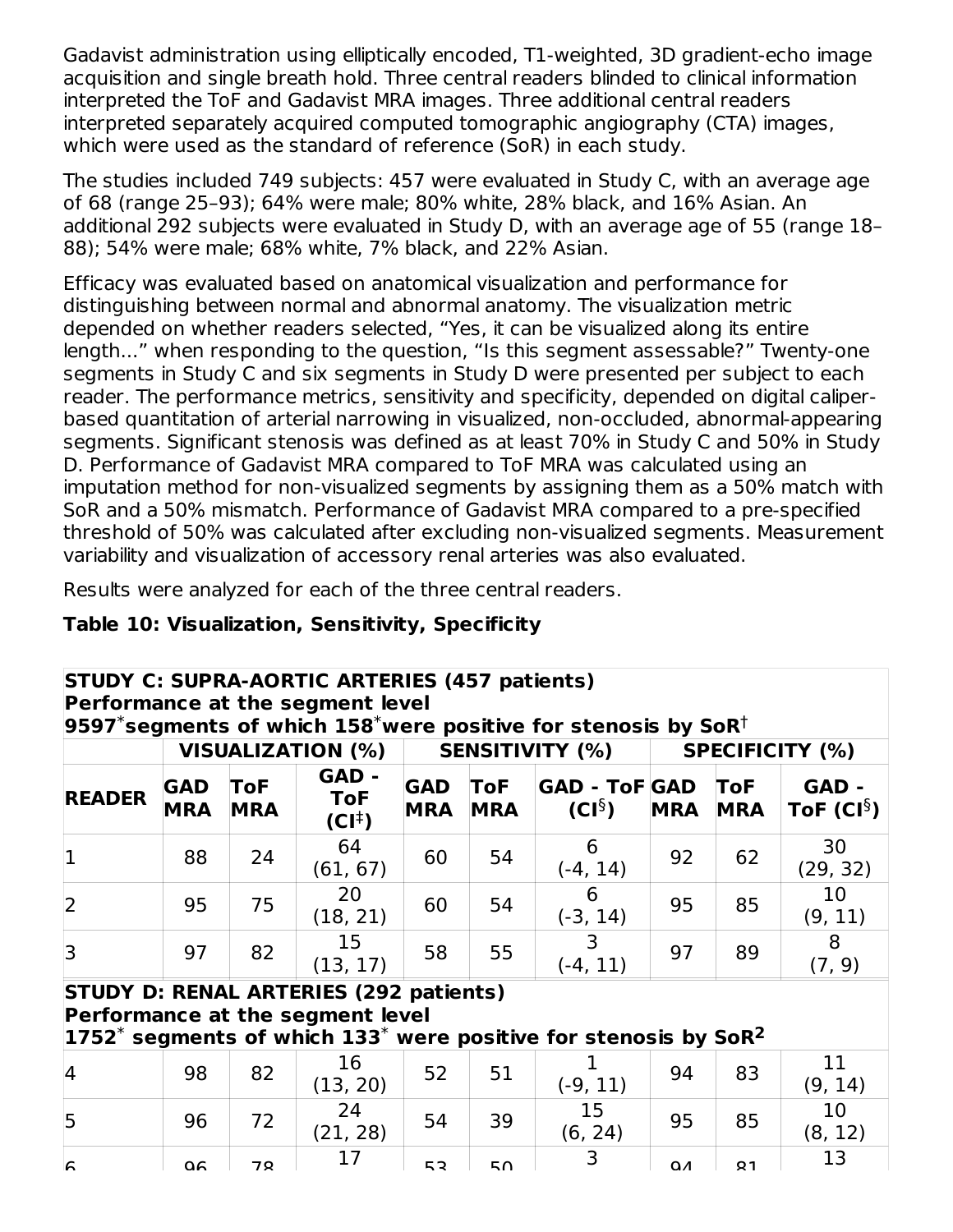|--|--|--|--|--|--|--|--|--|--|

\* Number of segments varied between readers; number for majority-reader shown.

† Standard of Reference based on aggregate interpretation of three central CTA readers.

‡ 95.1/95% (Study C/D) confidence interval for two-sided comparison.

§ 90.1/90% (Study C/D) confidence interval for one-sided comparison against non-inferiority margin  $of -7.5.$ 

GAD MRA = Post-contrast Gadavist Magnetic Resonance Angiography, ToF = Noncontrast 2D-Time of Flight.

For all three supra-aortic artery readers in Study C, the lower bound of confidence for the sensitivity of Gadavist MRA did not exceed 54%. For all three renal artery readers in Study D, the lower bound of confidence for the sensitivity of Gadavist MRA did not exceed 46%.

#### **Measurement Variability**

For both MRA and CTA, readers varied in the quantity of narrowing they assigned to the same arterial segments. Table 11 shows the percentage of patients in whom the measurement range was 30% or greater for the left or right internal carotid and proximal renal artery segments. There were approximately four measurements per patient segment, one from the site and three central readers. Measurement variability was high for both CTA and MRA, but numerically lower for Gadavist compared to noncontrast ToF MRA.

#### **Table 11: Percent of Patients with Range ≥ 30%, ≥ 50%, ≥ 70% for Measurement of Stenoses and Normal Vessel Diameters**

|                |     |                | <b>Internal Carotid</b> |             | <b>Proximal Main Renal</b> |             |             |             |  |
|----------------|-----|----------------|-------------------------|-------------|----------------------------|-------------|-------------|-------------|--|
|                | N   | $\geq 30\%$    |                         | $\geq 70\%$ | N                          |             | $\geq 50\%$ | $\geq 70\%$ |  |
|                |     | <b>Carotid</b> | $\geq 50\%$             |             |                            | $\geq 30\%$ |             |             |  |
| <b>CTA</b>     | 456 | 40             | 11                      |             | 292                        | 59          | 33          |             |  |
| <b>ToF MRA</b> | 443 | 55             | 22                      | Q           | 270                        | 44          | 22          | 9           |  |
| Gadavist       | 454 |                |                         |             | 286                        |             | 14          |             |  |
| <b>MRA</b>     |     |                | 13                      |             |                            | 34          |             |             |  |

#### **Visualization of Accessory Renal Arteries for Surgical Planning and Renal Donor Evaluation (Study D only)**

Of 1752 main arteries visualized by the central CTA readers, 266 (15%) were also associated with positive visualization of at least one accessory (duplicate) artery. With the central MRA readers, the comparable rates were 232 of 1752 (13%) for Gadavist MRA compared to 53 of 1752 (3%) for ToF MRA.

#### **14.4 Cardiac MRI**

Two studies similar in design, Study E and Study F, evaluated the sensitivity and specificity of Gadavist cardiac MRI (CMRI) for detection of coronary artery disease (CAD) in adult patients with known or suspected CAD. Patients were excluded from study if they had a history of coronary artery bypass grafting, or if it was known in advance that they were unable to hold their breath, or had atrial fibrillation or other arrhythmia likely to prevent electrocardiogram-gated CMRI. The studies were multi-center, open-label, and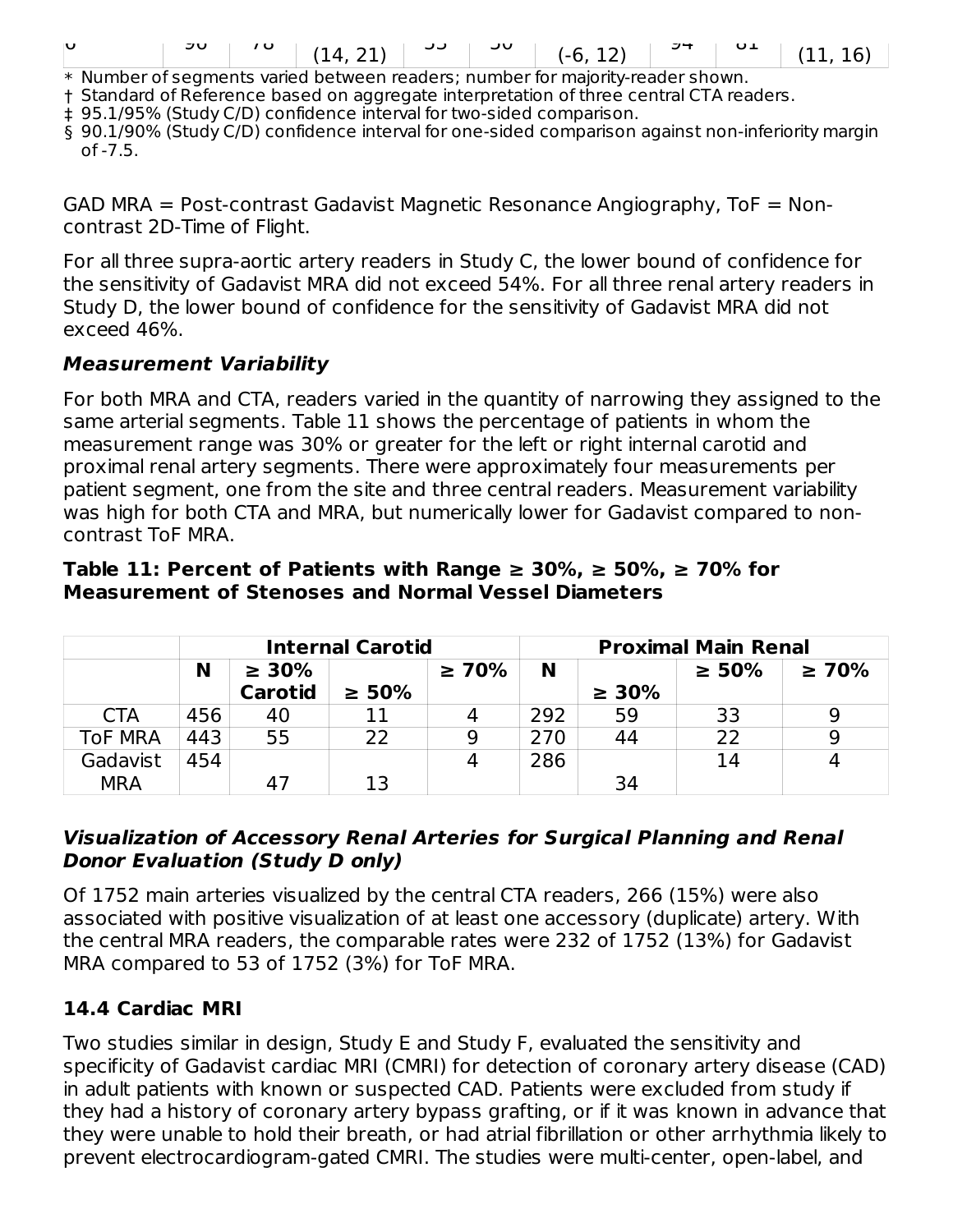evaluated 764 subjects for efficacy: 376 in Study E, with an average age of 59 (range 20–84); 69% male; 74% white, 1% black, and 25% Asian; and 388 subjects in Study F, with an average age of 59 (range 23–82); 61% male; 67% white, 17% black, and 12% Asian.

All subjects underwent dynamic first-pass Gadavist imaging during vasodilator stress, followed  $\sim$ 10 minutes later by dynamic first-pass Gadavist imaging at rest, followed  $\sim$ 5 minutes later with imaging during a period of gradual Gadavist washout from the myocardium (late gadolinium enhancement, LGE). Imaging was performed on 1.5 T or 3.0 T MRI devices equipped with multichannel surface coils to support accelerated acquisitions with parallel imaging, T1-weighted, 2D gradient-echo, dynamic acquisition of perfusion with at least 3 slices per heartbeat. Gadavist was administered intravenously at a rate of  $\sim$ 4 mL/second as two separate bolus injections (0.05 mmol/kg each), the first at peak pharmacologic stress ( $\sim$ 3 minutes after start of ongoing adenosine infusion, or immediately after completion of regadenoson administration, at approved doses). No additional Gadavist was administered for LGE imaging.

Images were read by three independent readers blinded to clinical information. Reader detection of CAD depended on visually detecting defective perfusion or scar on Gadavist CMRI (stress, rest, LGE) imaging. Quantitative coronary angiography (QCA) was used to measure intraluminal narrowing and served as the standard of reference (SoR). Computed tomographic angiography (CTA) was used as the SoR if disease could be unequivocally excluded, and no coronary angiography (CA) was available. The left ventricular myocardium was divided into six regions. Readers provided per-region (CMRI, CTA) and per-artery (QCA) interpretations for each subject. Subject-level endpoints reflected each subject's most abnormal localized finding.

The sensitivity results for Gadavist CMRI to detect CAD defined as either maximum stenosis  $\geq 50\%$  or  $\geq 70\%$  by QCA are presented in Table 12. For each reader, sensitivity of Gadavist CMRI larger than 60% can be concluded if the lower 95% confidence limit of the sensitivity estimate exceeds the pre-specified threshold of 60%.

|               | Study E   |             |           | Study F     |
|---------------|-----------|-------------|-----------|-------------|
|               | $> 50\%$  | $\geq 70\%$ | $>50\%$   | $\geq 70\%$ |
|               | $N = 141$ | $N = 108$   | $N = 150$ | $N = 105$   |
| <b>Reader</b> | 77        | 90          | 65        | 77          |
| $1**$         | (69, 83)  | (83, 95)    | (57, 72)  | (68, 85)    |
| <b>Reader</b> | 65        | -80         | 56        | 71          |
| $2**$         | (57, 73)  | (71, 87)    | (48, 64)  | (62, 80)    |
| <b>Reader</b> | 65        | 79          | 61        | 76          |
| $3**$         | (56, 72)  | (70, 86)    | (53, 69)  | (67, 84)    |

#### **Table 12: Sensitivity (%) of Gadavist-CMRI for Detection of CAD in Patients with Maximum Stenosis\* of ≥ 50% and ≥ 70%**

\* Stenosis determined by Quantitative Coronary Angiography (QCA)

\*\* CMRI images were assessed by six independent blinded readers, three in each study.

\*\*\* The bolded value represents the lower limit of the 95% confidence interval, which is compared to a pre-specified threshold of 60% for evaluation of sensitivity.

The specificity results for Gadavist CMRI to detect CAD defined as either maximum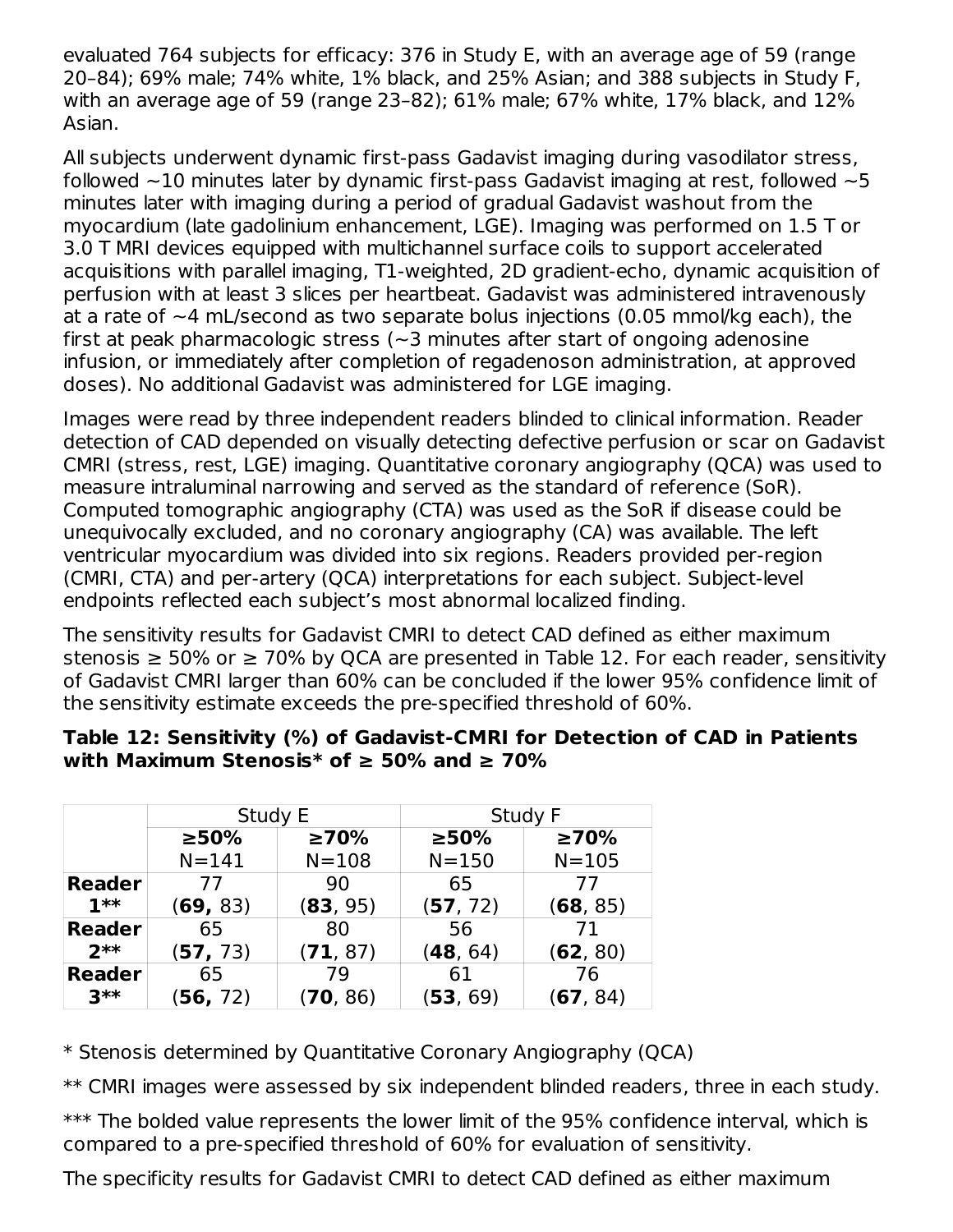The specificity results for Gadavist  $\Gamma$  to define as either maximum maximum maximum maximum maximum maximum stenosis ≥50% or ≥70% by QCA are presented in Table 13. For each reader, specificity of Gadavist CMRI larger than 55% can be concluded if the lower 95% confidence limit of the specificity estimate exceeds the pre-specified threshold of 55%.

#### **Table 13: Specificity (%) of Gadavist CMRI for Exclusion of CAD in Patients with Maximum Stenosis\* of ≥ 50% and ≥ 70%.**

|                        | Study E                      |                           | Study F                                            |             |  |  |
|------------------------|------------------------------|---------------------------|----------------------------------------------------|-------------|--|--|
|                        | $\geq 50\%$                  | $\geq 70\%$               | $\geq 50\%$                                        | $\geq 70\%$ |  |  |
|                        | $N = 235$                    | $N = 268$                 | $N = 239$                                          | $N = 283$   |  |  |
| Reader                 | $85(80, 89)$ *** 83 (78, 87) |                           | 85 (80, 90)                                        | 82 (77, 86) |  |  |
| <b>Reader</b><br>$2**$ |                              | 92 (88, 95)   91 (87, 94) | 89(84, 92)  87(83, 91)                             |             |  |  |
| <b>Reader</b><br>$3**$ |                              | 92 (88, 95)   91 (87, 94) | $\mid$ 90 ( <b>85</b> , 93)   87 ( <b>82</b> , 91) |             |  |  |

\* Stenosis determined by Quantitative Coronary Angiography (QCA)

\*\* CMRI images were assessed by six independent blinded readers, three in each study.

\*\*\* The bolded value represents the lower limit of the 95% confidence interval, which is compared to a pre-specified threshold of 55% for evaluation of specificity.

In Study E, among the 33 patients with maximum stenosis by QCA between 50% and <70%, the proportion of Gadavist-CMRI positive detections of CAD ranged from 15% to 33% . In Study F, among the 45 patients with maximum stenosis by QCA between 50% and < 70%, the proportion of Gadavist-CMRI positive detections of CAD ranged from 20% to 35%. The results of Gadavist CMRI reads to detect CAD in patients with maximum stenosis between 50% and < 70% are summarized in Table 14.

#### **Table 14: Gadavist-CMRI Detection of CAD in Patients with Maximum Stenosis\* between 50% and < 70%**

|            | Study E $(n=33)$     | Study F $(n=45)$     |
|------------|----------------------|----------------------|
|            | <b>Gadavist-CMRI</b> | <b>Gadavist-CMRI</b> |
|            | positive             | positive             |
| Reader 1** | 11 (33%)             | 16 (35%)             |
| Reader 2** | 5(15%)               | 9(20%)               |
| Reader 3** | 6(18%)               | 12 (26%)             |

\* Stenosis determined by Quantitative Coronary Angiography (QCA).

\*\*CMRI images were assessed by six independent blinded readers, three in each study.

### Left Mainstem Stenosis (LMS)

The studies did not include sufficient numbers of subjects to characterize the performance of Gadavist CMRI for detection of LMS, a subgroup at high risk from false negative reads. In Studies E and F, only three subjects had isolated LMS stenosis >50%. In two of the three cases, the CMRI was interpreted as normal by at least two of the three readers (false negative). Sixteen subjects had LMS stenosis >50% (including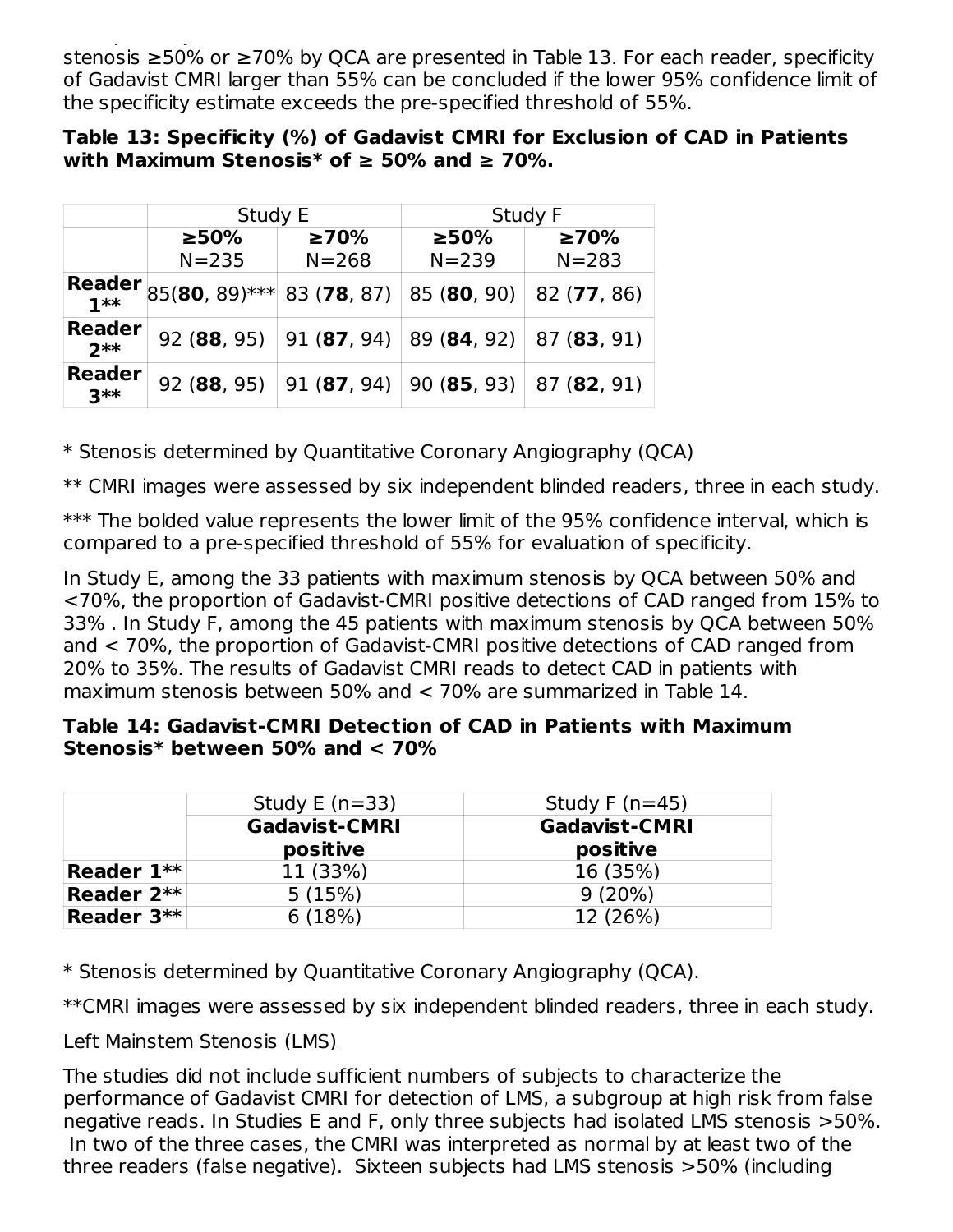subjects with isolated LMS stenosis and subjects with LMS stenosis in addition to stenoses elsewhere). . In five of these sixteen cases, the CMR was interpreted as normal by at least two of the three readers (false negative).

### **16 HOW SUPPLIED/STORAGE AND HANDLING**

## **16.1 How Supplied**

Gadavist is a sterile, clear and colorless to pale yellow solution containing 604.72 mg gadobutrol per mL (equivalent to 1 mmol gadobutrol) per mL. Gadavist is supplied in the following sizes:

30 mL Pharmacy Bulk Package, rubber stoppered in cartons of 5, Boxes of 10 (NDC 50419-325-14)

65 mL Pharmacy Bulk Package, rubber stoppered, Boxes of 10 (NDC 50419-325-15)

## **16.2 Storage and Handling**

Store at 25°C (77°F); excursions permitted to 15–30°C (59–86°F) [see USP Controlled Room Temperature].

Should freezing occur, Gadavist should be brought to room temperature before use. If allowed to stand at room temperature, Gadavist should return to a clear and colorless to pale yellow solution. Visually inspect Gadavist for particulate matter and discoloration prior to administration. Do not use the solution if it is discolored, if particulate matter is present or if the container appears damaged.

# **17 PATIENT COUNSELING INFORMATION**

• Advise the patient to read the FDA-approved patient labeling (Medication Guide).

## **Nephrogenic Systemic Fibrosis**

Instruct patients to inform their physician if they:

- Have a history of kidney disease and/or liver disease, or
- Have recently received a GBCA

GBCAs increase the risk of NSF among patients with impaired elimination of drugs. To counsel patients at risk of NSF:

- Describe the clinical manifestation of NSF
- Describe procedures to screen for the detection of renal impairment

Instruct the patients to contact their physician if they develop signs or symptoms of NSF following Gadavist administration, such as burning, itching, swelling, scaling, hardening and tightening of the skin; red or dark patches on the skin; stiffness in joints with trouble moving, bending or straightening the arms, hands, legs or feet; pain in the hip bones or ribs; or muscle weakness.

## **Common Adverse Reactions**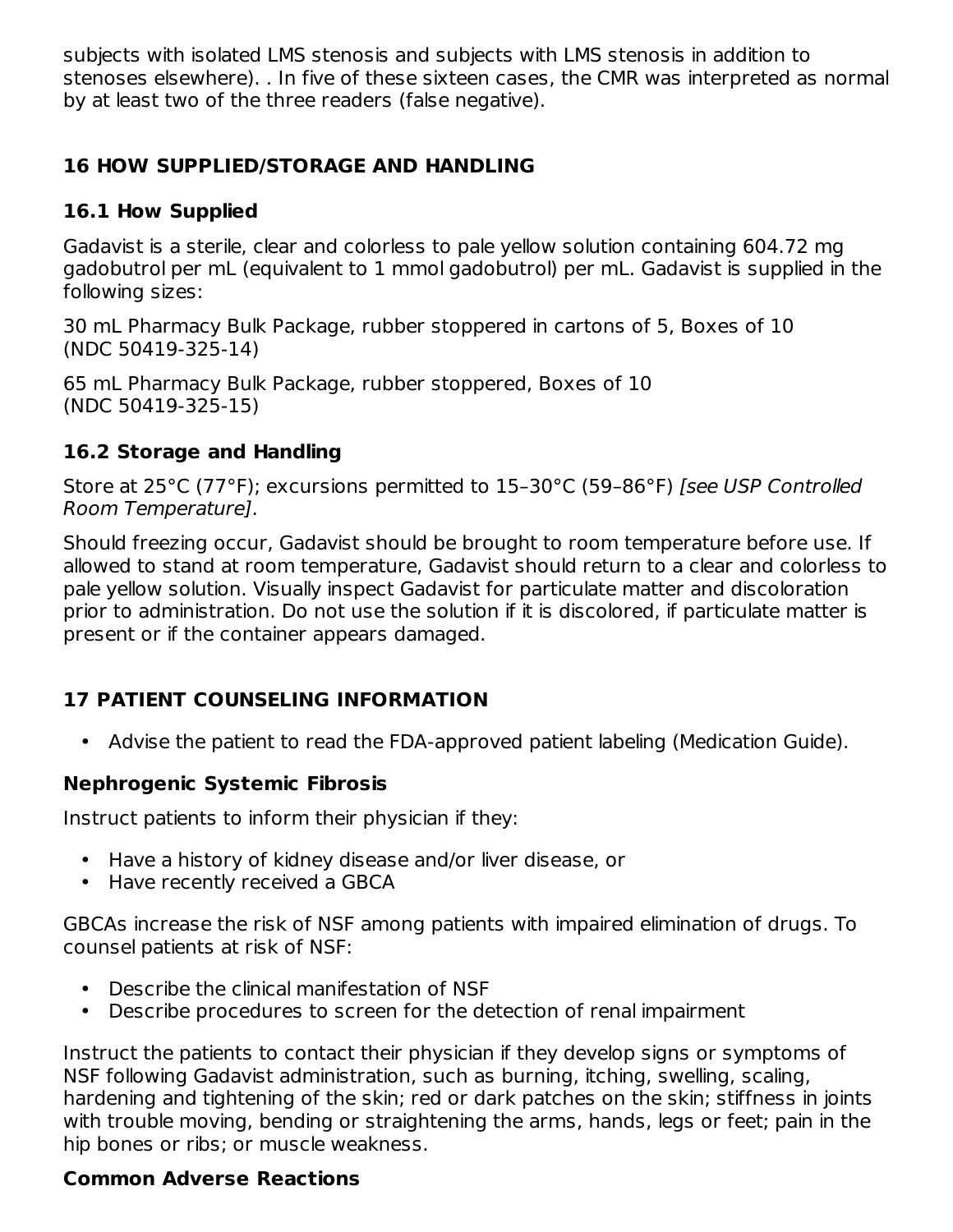Inform patients that they may experience:

- Reactions along the venous injection site, such as mild and transient burning or pain or feeling of warmth or coldness at the injection site
- Side effects of headache, nausea, abnormal taste and feeling hot

## **General Precautions**

Gadolinium Retention

• Advise patients that gadolinium is retained for months or years in brain, bone, skin, and other organs in patients with normal renal function. The clinical consequences of retention are unknown. Retention depends on multiple factors and is greater following administration of linear GBCAs than following administration of macrocyclic GBCAs [see Warnings and Precautions (5.3)].

Instruct patients receiving Gadavist to inform their physician if they:

- Are pregnant or breastfeeding
- Have a history of allergic reaction to contrast media, bronchial asthma or allergic respiratory disorder.

© 2011, Bayer HealthCare Pharmaceuticals Inc. All rights reserved.

Manufactured for:

Bayer HealthCare Pharmaceuticals Inc. Whippany, NJ 07981

Manufactured in Germany

### **Medication Guide**

# **GADAVIST**

**(gad-a-vist)**

(gadobutrol) Injection for intravenous use

## **What is Gadavist?**

- Gadavist is a prescription medicine called a gadolinium-based contrast agent (GBCA). Gadavist, like other GBCAs, is injected into your vein and used with a magnetic resonance imaging (MRI) scanner.
- An MRI exam with a GBCA, including Gadavist, helps your doctor to see problems better than an MRI exam without a GBCA.
- Your doctor has reviewed your medical records and has determined that you would benefit from using a GBCA with your MRI exam.

### **What is the most important information I should know about Gadavist?**

• Gadavist contains a metal called gadolinium. Small amounts of gadolinium can stay in your body including the brain, bones, skin and other parts of your body for a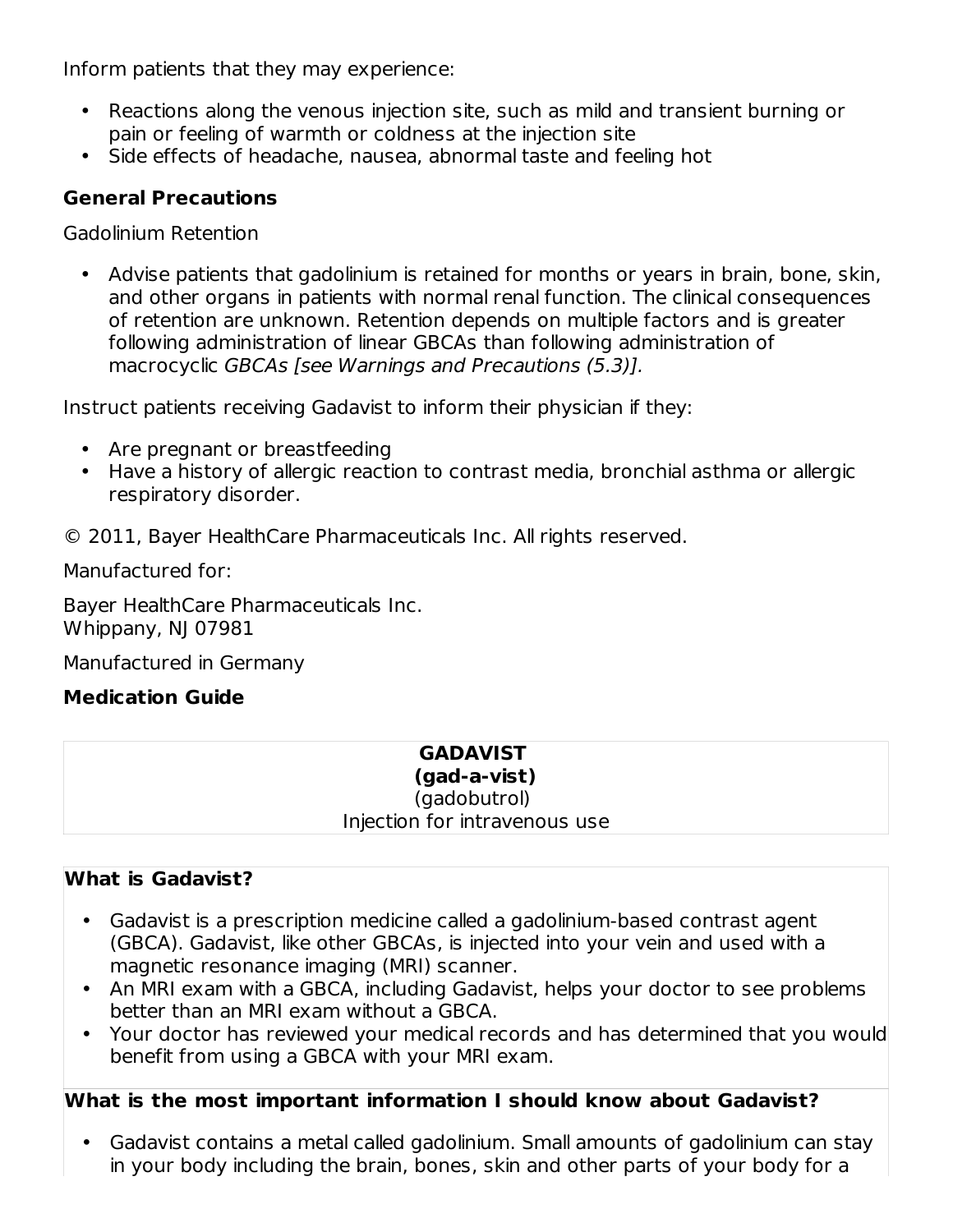long time (several months to years).

- It is not known how gadolinium may affect you, but so far, studies have not found harmful effects in patients with normal kidneys.
- Rarely, patients have reported pains, tiredness, and skin, muscle or bone ailments for a long time, but these symptoms have not been directly linked to gadolinium.
- There are different GBCAs that can be used for your MRI exam. The amount of gadolinium that stays in the body is different for different gadolinium medicines. Gadolinium stays in the body more after Omniscan or Optimark than after Eovist, Magnevist, or MultiHance. Gadolinium stays in the body the least after Dotarem, Gadavist, or ProHance.
- People who get many doses of gadolinium medicines, women who are pregnant and young children may be at increased risk from gadolinium staying in the body.
- Some people with kidney problems who get gadolinium medicines can develop a condition with severe thickening of the skin, muscles and other organs in the body (nephrogenic systemic fibrosis). Your healthcare provider should screen you to see how well your kidneys are working before you receive Gadavist.

### **Do not receive Gadavist if you** have had a severe allergic reaction to Gadavist. **Before receiving Gadavist, tell your healthcare provider about all your medical conditions, including if you:**

- have had any MRI procedures in the past where you received a GBCA. Your healthcare provider may ask you for more information including the dates of these MRI procedures.
- are pregnant, or plan to become pregnant. It is not known if Gadavist can harm your unborn baby. Talk to your healthcare provider about the possible risks to an unborn baby if a GBCA such as Gadavist is received during pregnancy.
- have kidney problems, diabetes, or high blood pressure.
- have had an allergic reaction to dyes (contrast agents) including GBCAs

## **What are the possible side effects of Gadavist?**

- **See "What is the most important information I should know about Gadavist?"**
- **Allergic reactions. Gadavist can cause allergic reactions that can sometimes be serious. Your healthcare provider will monitor you closely for symptoms of an allergic reaction.**

#### **The most common side effects of Gadavist include: headache, nausea, and dizziness.**

These are not all the possible side effects of Gadavist.

Call your doctor for medical advice about side effects. You may report side effects to FDA at 1-800-FDA-1088.

## **General information about the safe and effective use of Gadavist.**

Medicines are sometimes prescribed for purposes other than those listed in a Medication Guide. You can ask your healthcare provider for information about Gadavist that is written for health professionals.

## **What are the ingredients in Gadavist?**

Active ingredient: gadobutrol

Inactive ingredients: calcobutrol sodium, trometamol, hydrochloric acid (for pH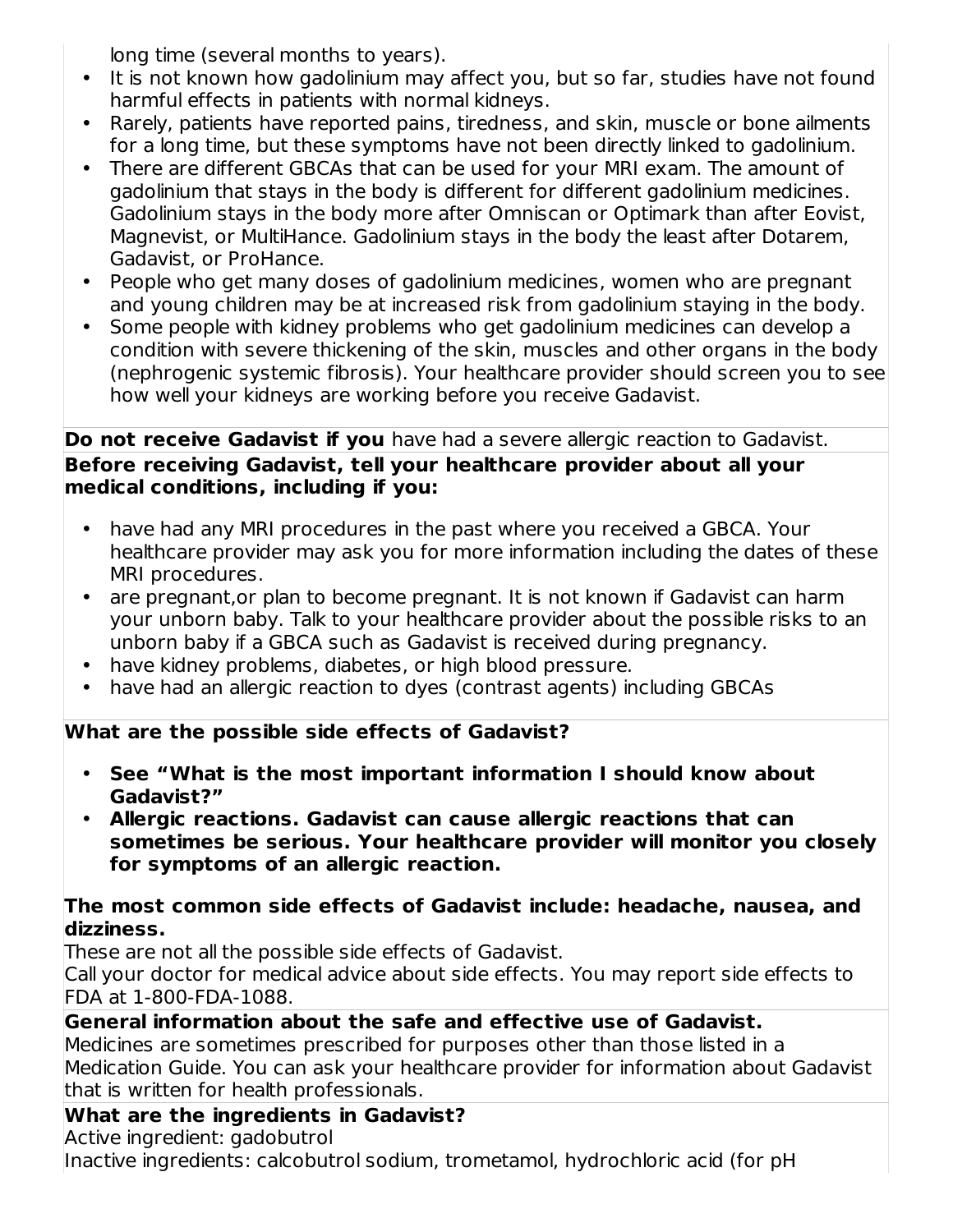adjustment) and water for injection Manufactured for Bayer HealthCare Pharmaceuticals Inc. Manufactured in Germany © 2011, Bayer HealthCare Pharmaceuticals Inc. All rights reserved. For more information, go to www.gadavist.com or call 1-888-842-2937. This Medication Guide has been approved by the U.S. Food and Drug Administration. Rev. 4/2018

The following is a representative example of Gadavist labeling. See the "How Supplied" section for a complete listing of all components.

### **PACKAGE/LABEL PRINCIPAL DISPLAY PANEL**

#### **Gadavist Pharmacy Bulk Pack 65 mL Label**

#### **Dose: 0.1 mL/kg**

**NDC 50419-325-05 65 mL**

#### **Rx only**

sterile solution

#### **Gadavist**

sterile solution

### **Gadavist**

#### **(gadobutrol) injection 1 mmol/mL**

For Intravenous Administration. Multi-dose container.

Discard unused portion 24 hours after initial puncture.

| 1 mmol/ml<br>Gadavist<br>ā               | mmol/ml<br>$\overline{\phantom{a}}$<br>낲<br>Ğ<br>ā | 1 mmol/ml<br>눞<br>3<br>ā | mmol/ml<br>Gad<br>ā     | <b>BAYER</b><br>員           | Dose: 0.1 mL/kg<br>NDC 50419-325-05<br>Gadavist™<br>(gadobutrol) injection<br>1 mmol/ml<br>Pharmacy Bulk Package-                                                                                     | <b>Rx</b> only<br>65 mL<br>sterile<br>solution<br><b>Date Entered:</b><br>Time of Entry:                                                                                               |   |
|------------------------------------------|----------------------------------------------------|--------------------------|-------------------------|-----------------------------|-------------------------------------------------------------------------------------------------------------------------------------------------------------------------------------------------------|----------------------------------------------------------------------------------------------------------------------------------------------------------------------------------------|---|
| 1. mmol/ml<br>Gadavist <sup>®</sup><br>ā | mmol/ml<br>$\overline{\phantom{a}}$<br>ā           | 1 mmol/ml<br>នី<br>ā     | mmol/ml<br>لا<br>ئ<br>ā | និ<br>$-65$ mL<br>injection | Not for Direct Infusion<br>For Intravenous<br>Administration<br>Multi-dose container.<br>Discard unused<br>portion 24 hours after<br>initial puncture.<br><b>Usual Dosage: See</b><br>package insert. | Store at 25°C (77°F);<br>excursions permitted<br>to 15-30°C (59-86°F).<br>Mid for:<br><b>Bayer HealthCare</b><br>Pharmaceuticals Inc.<br>Wayne, NJ 07470<br>Mfd. in Germany<br>4722901 | W |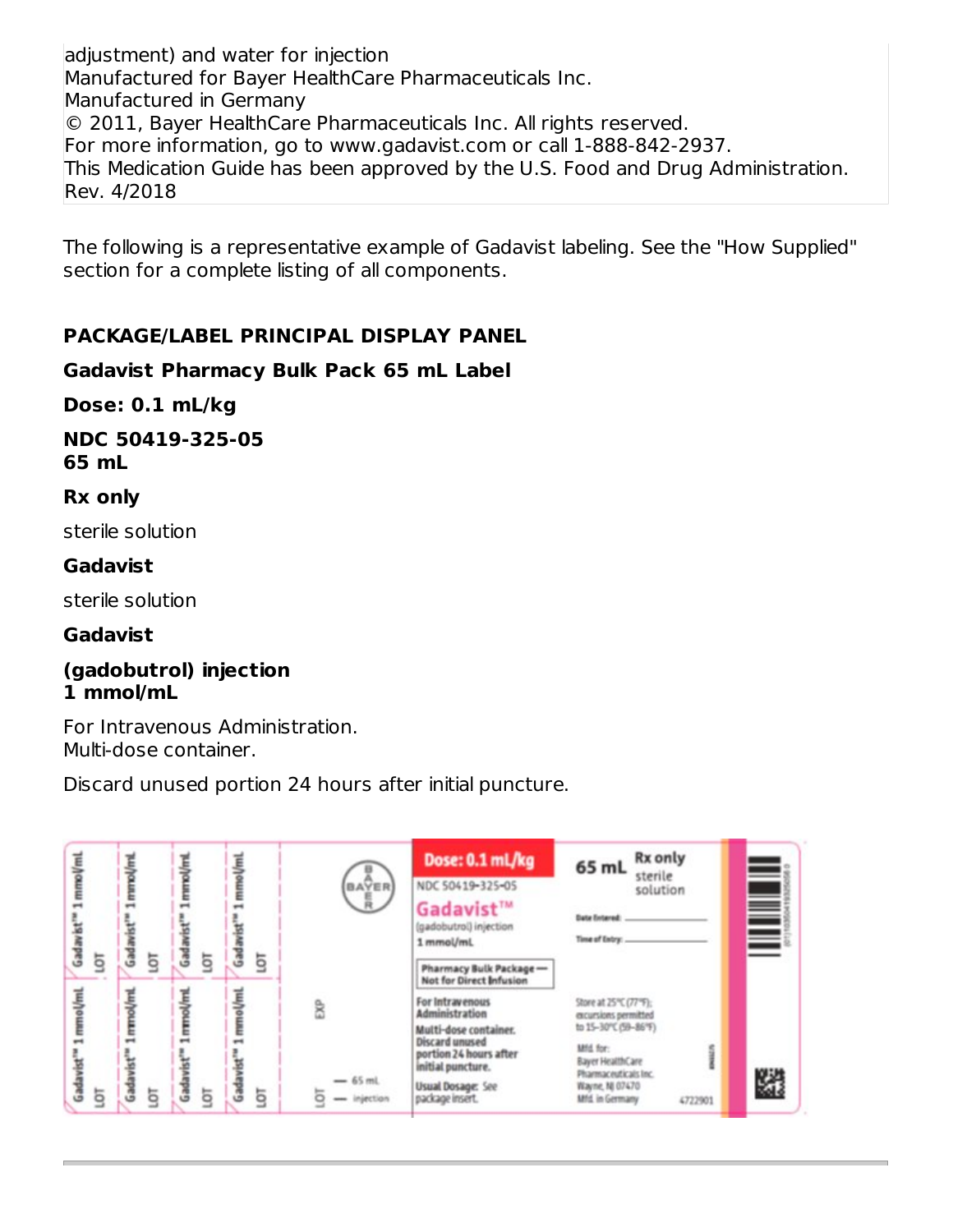|                              | <b>GADAVIST</b>                                                                                            |                                             |                                                           |  |                                       |                                     |  |  |  |  |  |  |
|------------------------------|------------------------------------------------------------------------------------------------------------|---------------------------------------------|-----------------------------------------------------------|--|---------------------------------------|-------------------------------------|--|--|--|--|--|--|
|                              | gadobutrol injection                                                                                       |                                             |                                                           |  |                                       |                                     |  |  |  |  |  |  |
|                              |                                                                                                            |                                             |                                                           |  |                                       |                                     |  |  |  |  |  |  |
|                              | <b>Product Information</b>                                                                                 |                                             |                                                           |  |                                       |                                     |  |  |  |  |  |  |
|                              | <b>Product Type</b>                                                                                        |                                             | <b>HUMAN PRESCRIPTION DRUG</b>                            |  | <b>Item Code (Source)</b>             | NDC:50419-325                       |  |  |  |  |  |  |
|                              | <b>Route of Administration</b>                                                                             |                                             | <b>INTRAVENOUS</b>                                        |  |                                       |                                     |  |  |  |  |  |  |
|                              |                                                                                                            |                                             |                                                           |  |                                       |                                     |  |  |  |  |  |  |
|                              | <b>Active Ingredient/Active Moiety</b>                                                                     |                                             |                                                           |  |                                       |                                     |  |  |  |  |  |  |
|                              |                                                                                                            |                                             | <b>Ingredient Name</b>                                    |  | <b>Basis of</b><br><b>Strength</b>    | <b>Strength</b>                     |  |  |  |  |  |  |
|                              | <b>GADOBUTROL</b> (UNII: 1BJ477IO2L) (GADOLINIUM CATION (3+) -<br><b>GADOBUTROL</b><br>UNII: AZ V954TZ 9N) |                                             |                                                           |  |                                       | 604.72 mg<br>in 1 mL                |  |  |  |  |  |  |
|                              |                                                                                                            |                                             |                                                           |  |                                       |                                     |  |  |  |  |  |  |
|                              |                                                                                                            |                                             |                                                           |  |                                       |                                     |  |  |  |  |  |  |
|                              | <b>Inactive Ingredients</b>                                                                                |                                             |                                                           |  |                                       |                                     |  |  |  |  |  |  |
|                              |                                                                                                            |                                             | <b>Ingredient Name</b>                                    |  |                                       | <b>Strength</b>                     |  |  |  |  |  |  |
|                              |                                                                                                            | TROMETHAMINE (UNII: 023C2WHX2V)             |                                                           |  |                                       |                                     |  |  |  |  |  |  |
|                              | <b>WATER (UNII: 059QF0KO0R)</b>                                                                            | <b>HYDROCHLORIC ACID (UNII: QTT17582CB)</b> |                                                           |  |                                       |                                     |  |  |  |  |  |  |
|                              |                                                                                                            |                                             |                                                           |  |                                       |                                     |  |  |  |  |  |  |
|                              |                                                                                                            |                                             |                                                           |  |                                       |                                     |  |  |  |  |  |  |
|                              | <b>Packaging</b>                                                                                           |                                             |                                                           |  |                                       |                                     |  |  |  |  |  |  |
| #                            | <b>Item Code</b>                                                                                           |                                             | <b>Package Description</b>                                |  | <b>Marketing Start</b>                | <b>Marketing End</b>                |  |  |  |  |  |  |
|                              | NDC:50419-                                                                                                 |                                             |                                                           |  | <b>Date</b>                           | <b>Date</b>                         |  |  |  |  |  |  |
| $\mathbf{1}$                 | 325-14                                                                                                     | 2 in 1 BOX                                  |                                                           |  | 03/15/2011                            | 01/31/2026                          |  |  |  |  |  |  |
| 1                            |                                                                                                            | 5 in 1 CARTON                               |                                                           |  |                                       |                                     |  |  |  |  |  |  |
| $\mathbf{1}$                 |                                                                                                            | <b>Combination Product</b>                  | 30 mL in 1 BOTTLE, GLASS; Type 0: Not a                   |  |                                       |                                     |  |  |  |  |  |  |
| $\overline{\mathbf{2}}$      | NDC:50419-<br>325-15                                                                                       | 10 in 1 BOX                                 |                                                           |  | 03/15/2011                            | 03/30/2026                          |  |  |  |  |  |  |
| $\overline{\mathbf{2}}$      |                                                                                                            | <b>Combination Product</b>                  | 65 mL in 1 BOTTLE, GLASS; Type 0: Not a                   |  |                                       |                                     |  |  |  |  |  |  |
|                              |                                                                                                            |                                             |                                                           |  |                                       |                                     |  |  |  |  |  |  |
| <b>Marketing Information</b> |                                                                                                            |                                             |                                                           |  |                                       |                                     |  |  |  |  |  |  |
|                              | <b>Marketing</b><br>Category                                                                               |                                             | <b>Application Number or Monograph</b><br><b>Citation</b> |  | <b>Marketing Start</b><br><b>Date</b> | <b>Marketing End</b><br><b>Date</b> |  |  |  |  |  |  |
| <b>NDA</b>                   |                                                                                                            | NDA201277                                   |                                                           |  | 03/14/2011                            |                                     |  |  |  |  |  |  |
|                              |                                                                                                            |                                             |                                                           |  |                                       |                                     |  |  |  |  |  |  |

**Labeler -** Bayer HealthCare Pharmaceuticals Inc. (005436809)

**Registrant -** Bayer HealthCare Pharmaceuticals Inc. (828111489)

# **Establishment**

**Name Address ID/FEI Business Operations**